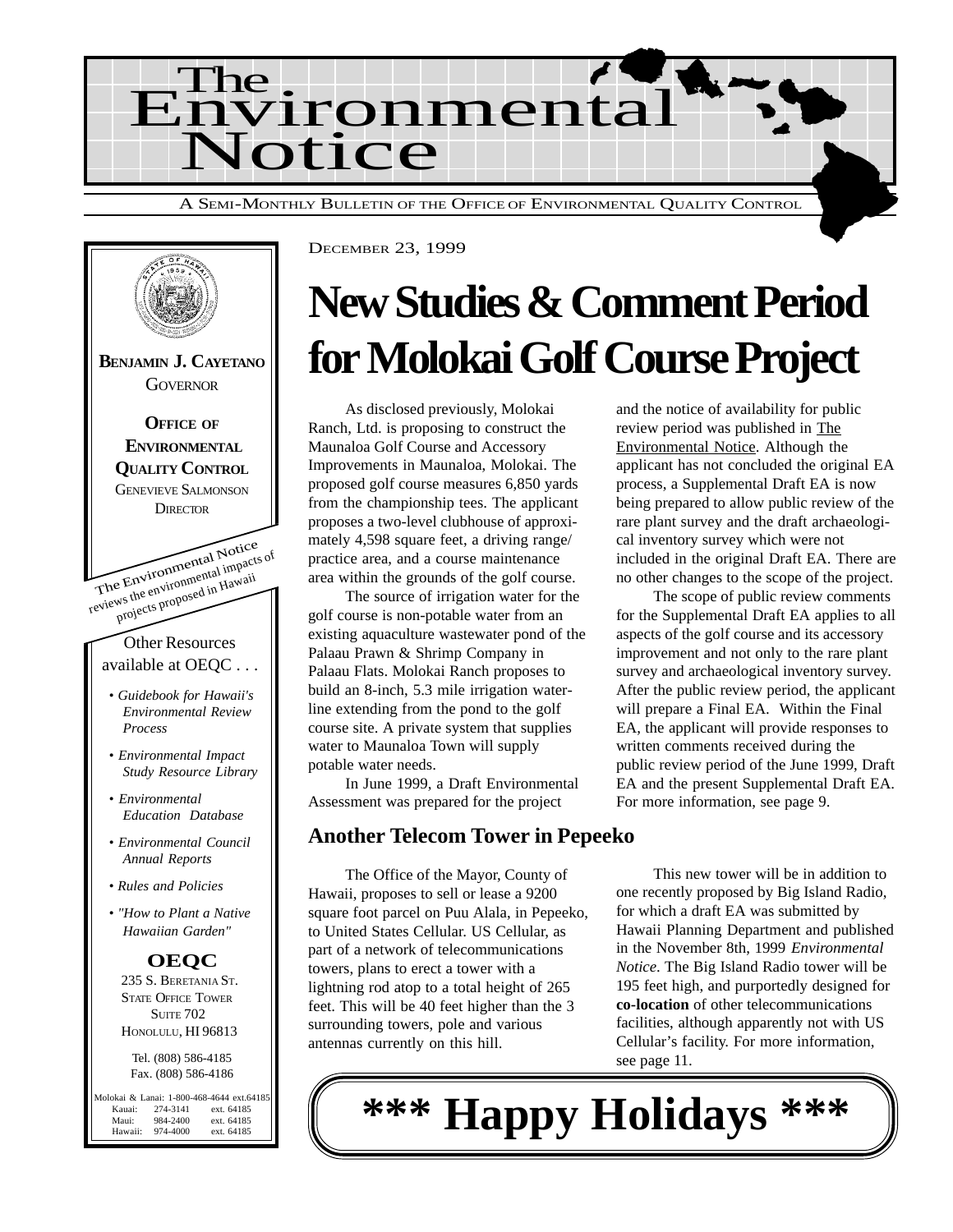# Table of **Contents**

#### DECEMBER 23, 1999

#### **1** Oahu Notices

| <b>Draft Environmental Assessments</b>                                                                               |  |
|----------------------------------------------------------------------------------------------------------------------|--|
| <b>Final Environmental Assessments/</b><br><b>Findings of No Significant Impacts (FONSI)</b>                         |  |
| <b>Previously Published Projects Pending Public Comments</b><br>Environmental Impact Statement Preparation Notices 5 |  |
| <b>Acceptance Notices</b>                                                                                            |  |

#### 3 **Maui Notices**

#### **Draft Environmental Assessments**

#### **Final Environmental Assessments/**

| <b>Findings of No Significant Impacts (FONSI)</b> |  |
|---------------------------------------------------|--|
|                                                   |  |
|                                                   |  |

| <b>Previously Published Projects Pending Public Comments</b> |  |  |  |
|--------------------------------------------------------------|--|--|--|
|                                                              |  |  |  |

#### 2 **Molokai Notices**

#### **Draft Environmental Assessments**

|--|

#### 6 **Hawaii Notices**

#### **Draft Environmental Assessments**

| (4) Pepeekeo Sale of Easement for Telecommunication Tower  11 |  |
|---------------------------------------------------------------|--|
|                                                               |  |
|                                                               |  |

#### **Previously Published Projects Pending Public Comments**

|--|--|

#### **Acceptance Notices**

[Saddle Road Improvement, Mamalahoa Highway to Milepost 6](#page-11-0) ......... 12

#### 7 **Kauai Notices**

| (1) Lihue Wastewater Treatment Plant Effluent Disposal System  13 |  |
|-------------------------------------------------------------------|--|
|                                                                   |  |
| <b>Final Environmental Assessments/</b>                           |  |
| Findings of No Significant Impacts (FONSI)                        |  |
| (3) Ho'omalu Project, Kauai Community Kitchen (Supplemental)  14  |  |
|                                                                   |  |

| <b>Previously Published Projects Pending Public Comments</b> |  |
|--------------------------------------------------------------|--|

| Terrously a upmoneu a rojecto a chumg a upme commento |  |
|-------------------------------------------------------|--|
|                                                       |  |

#### B **Federal Notices**

[Hawaiian Islands Humpback Whale National Marine Sanctuary........ 16](#page-15-0)

#### s **Shoreline Notices**

#### ^ **Coastal Zone News**

| (1) Develop the Pacific Aquaculture and Coastal Resources Center,     |
|-----------------------------------------------------------------------|
|                                                                       |
| (2) Extend Existing General Permit for Maintenance Dredging of Pearl  |
|                                                                       |
| (3) Mountaintop Surveillance Sensor Test Integration Center Facility, |
| Pacific Missile Range Facility - Kokee, Makaha Ridge and Main         |
|                                                                       |
| Marine and Coastal Zone Management Advisory Group 2000 Meeting        |
|                                                                       |
|                                                                       |

#### V **[Pollution Control Permits](#page-18-0)**

|--|--|



*OEQC intends to make the information in this bulletin accessible to everyone. Individuals that require this material in a different format (such as large type or braille), should contact our office for assistance.*

**The Environmental Notice Office of Environmental Quality Control Page 2**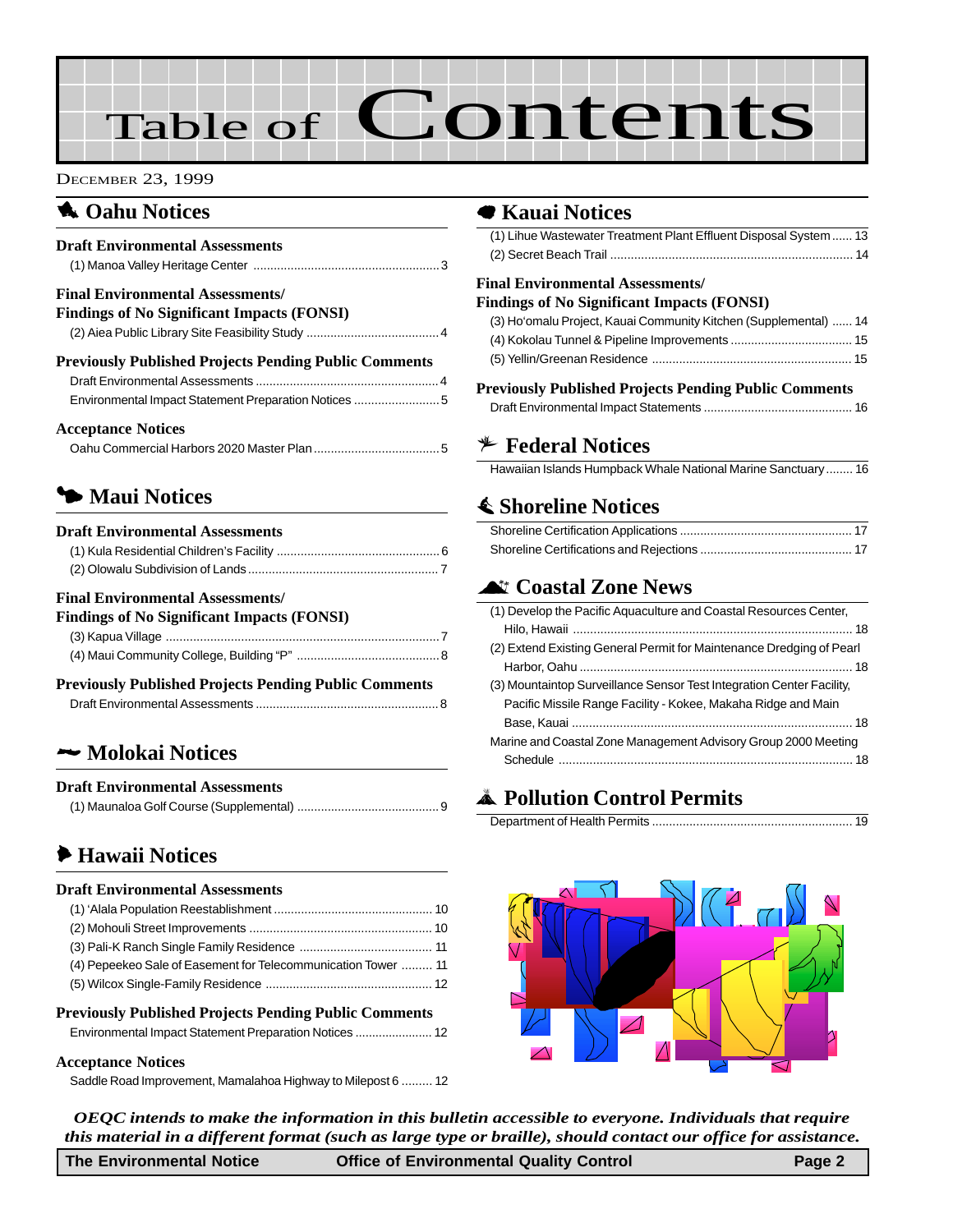<span id="page-2-0"></span>

|                       |                                                                                                                                                                          | <b>Ualiu</b> Induces                                                                                                                              |
|-----------------------|--------------------------------------------------------------------------------------------------------------------------------------------------------------------------|---------------------------------------------------------------------------------------------------------------------------------------------------|
|                       |                                                                                                                                                                          | <b>DECEMBER 23, 1999</b>                                                                                                                          |
|                       | <b>Draft Environmental Assessments</b>                                                                                                                                   |                                                                                                                                                   |
|                       |                                                                                                                                                                          |                                                                                                                                                   |
|                       | (1) Manoa Valley Heritage                                                                                                                                                |                                                                                                                                                   |
| <b>Center</b>         |                                                                                                                                                                          |                                                                                                                                                   |
| District:<br>TMK:     | Honolulu<br>2-9-19:37, 38, and 43                                                                                                                                        |                                                                                                                                                   |
| Applicant:            | Manoa Valley Heritage Center<br>2859 Manoa Road<br>Honolulu, Hawaii 96822<br>Contact: Cathy Cooke (537-9182)                                                             |                                                                                                                                                   |
|                       | <b>Approving Agency/Accepting</b>                                                                                                                                        |                                                                                                                                                   |
| <b>Authority:</b>     | City and County of Honolulu<br>Department of Planning and Permitting<br>650 South King Street<br>Honolulu, Hawaii 96813<br>Contact: Ardis Shaw-Kim (527-5349)            |                                                                                                                                                   |
| Consultant:           | Plan Pacific<br>737 Bishop Street, Suite 1520<br>Honolulu, Hawaii 96813                                                                                                  |                                                                                                                                                   |
|                       | Contact: Lisa Leonillo Imata (521-9418 x<br>15)                                                                                                                          | In support of this new use, the following improvements                                                                                            |
| <b>Public Comment</b> |                                                                                                                                                                          | are proposed:                                                                                                                                     |
| <b>Deadline:</b>      | January 24, 2000                                                                                                                                                         |                                                                                                                                                   |
| Status:               | DEA First Notice pending public comment.<br>Address comments to the applicant with<br>copies to the approving agency or accepting<br>authority, the consultant and OEOC. | 1) a "hale". A 2,300 square foot, single story structure<br>with areas for gathering, offices, food preparation, storage,<br>lanai and restrooms; |

2) a smaller covered pavilion or similar structure, approximately 1,000 square-feet in area, is envisioned for use as a visitor welcoming and orientation area;

**Oahu Notices**

3) on-site parking; and

4) native Hawaiian landscaping.

The focus of the interpretive programs will be on educating school children, with fourth graders being the target audience. As currently envisioned, the docent-led tours would be offered weekdays between 9:00 am and 3:30 pm with the possibility of an occasional weekend day.

Proposed is an interpretive and educational center to facilitate docent-led school groups and public visitation of the Kuka'o'o Heiau.

are currently vacant. Kuka'o'o Heiau occupies the third lot. The applicant, the Manoa Valley Cultural Heritage Foundation, proposes to seek a Conditional Use Permit to jointly

**Permits** CUP (minor), building, use of historic

The project site is part of the Kuali'i Estate which is located between Manoa Road and Oahu Avenue. It is located in an established residential area on the edge of urban Hono-

The project area encompasses three lots. Two of the lots

**Required**: structure

lulu.

develop the lots.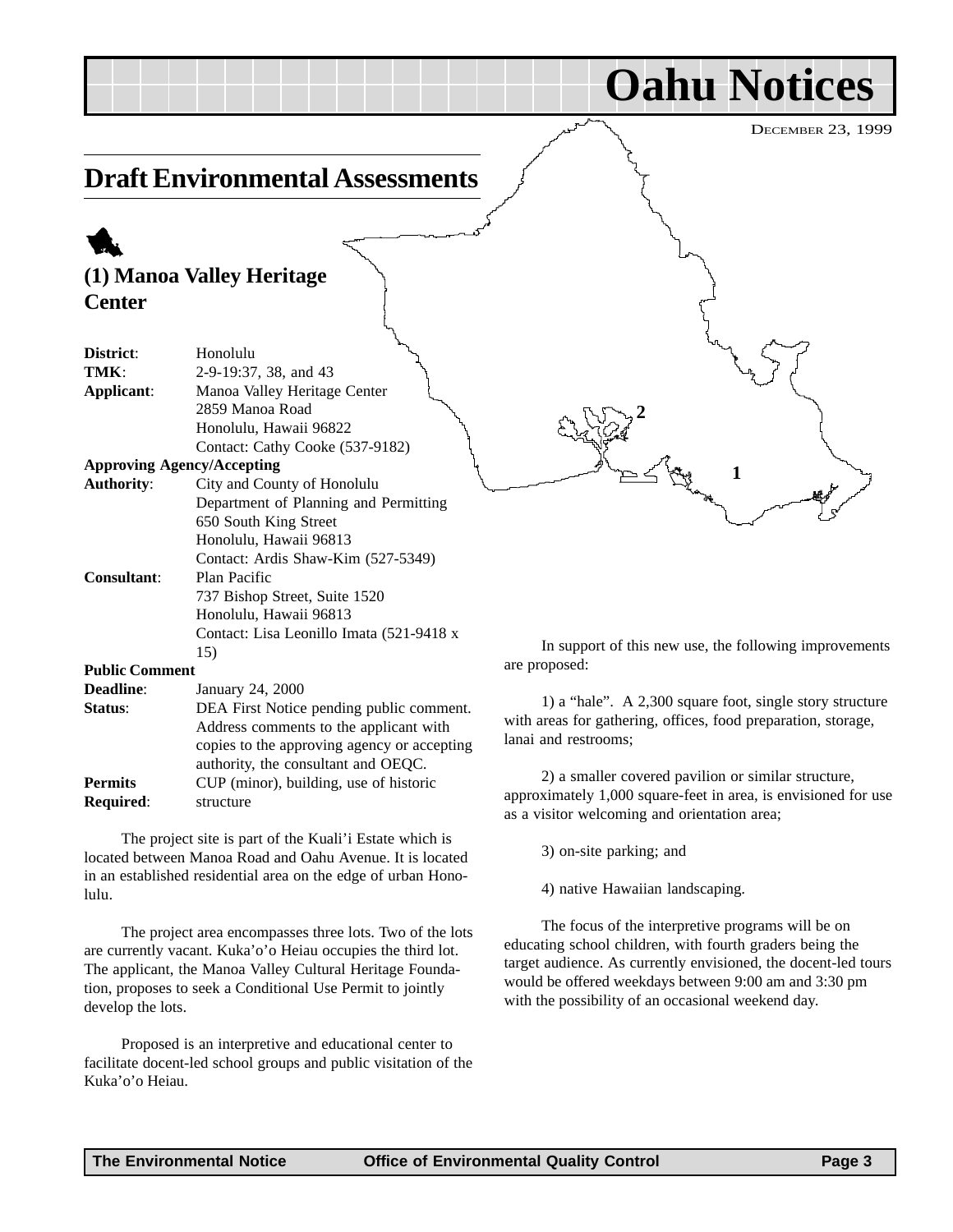## <span id="page-3-0"></span>**Oahu Notices**

DECEMBER 23, 1999

## **Final Environmental Assessments/Findings of No Significant Impacts (FONSI)**



#### **(2) Aiea Public Library Site Feasibility Study**

| District:               | Ewa                                    |
|-------------------------|----------------------------------------|
| TMK:                    | $9-9-05:10$ and 25                     |
| Applicant:              | Department of Accounting and General   |
|                         | Services                               |
|                         | 1151 Punchbowl Street, Room 430        |
|                         | Honolulu, Hawaii 96813                 |
|                         | Contact: Ralph Morita (586-0486)       |
|                         | <b>Approving Agency/Accepting</b>      |
| <b>Authority:</b>       | Same as above.                         |
| Consultant:             | Kajioka Yamachi Architects, Inc./PBR   |
|                         | Hawaii                                 |
|                         | 934 Pumehana Street                    |
|                         | Honolulu, Hawaii 96826                 |
|                         | Contact: Garrick Yama (949-7770)       |
| <b>Public Challenge</b> |                                        |
| <b>Deadline:</b>        | January 24, 2000                       |
| Status:                 | FEA/FONSI issued, project may proceed. |
| <b>Permits</b>          |                                        |
| <b>Required:</b>        | Grading and building permits           |

The existing Aiea Public Library is a 10,724 square foot facility located at the intersection of Moanalua Road and Heleconia Street in Aiea, Oahu, Hawaii. This site comprises 34,425 square feet with little or no room for future expansion. According to the Hawaii State Public Library System (HSPLS), inadequacies of the existing Aiea Public Library include: lack of parking (25 stalls); poor lighting; shortage of electrical outlets; inadequate disability accessibility; small meeting room size and limited usage due to severe parking problems; location proximate to commercial areas.

This high level use and inadequacy of library facilities impact the public's ability to efficiently use the Aiea Public Library as presently functioning.

The selected site determined by the feasibility analysis is described as TMK 9-9-05:25 located between Kulawea

Street and Aiea Stream on property previously utilized by the Aiea Sugar Mill. The proposed new Aiea Public Library project will require acquisition of the subject property by the State. The library building is envisioned to have an interior area of approximately 15,000 to 20,000 square feet on one story. Building architecture will be low rise and integrated into the surrounding neighborhood and existing topography. Outdoor spaces could also be incorporated into the building design to provide covered outdoor reading "rooms."

**Programmed Spaces**. The library is to consist of one level and would include the following major elements: Reading room; computer room for public and HSPLS staff training; a circulation desk; reference desks; book drops with size adequate for book truck entry; meeting room with accessibility from parking lot and accessibility to restrooms with disabled stalls; a parking lot with adequate stalls; staff offices and support rooms.

### **Previously Published Projects Pending Public Comments**

#### **Draft Environmental Assessments**

#### **1.** Boys and Girls Club of Hawaii

**Applicant**: The Boys and Girls Club of Hawaii 1532 Kalakaua Avenue, Suite 202 Honolulu, Hawaii 96826 Contact: David Nakada (949-4203)

#### **Approving Agency/Accepting**

**Authority**: City and County of Honolulu Department of Planning and Permitting 650 South King Street, 7th Floor Honolulu, Hawaii 96813 Contact: Jeff Lee (527-6274)

#### **Public Comment**

**Deadline**: January 7, 2000

#### 1 **Halawa Corporation Yard**

| Applicant:            | City and County of Honolulu           |
|-----------------------|---------------------------------------|
|                       | Department of Design and Construction |
|                       | 650 South King Street                 |
|                       | Honolulu, Hawaii 96813                |
|                       | Contact: Clifford Lau (527-6373)      |
|                       | <b>Approving Agency/Accepting</b>     |
|                       | <b>Authority:</b> Same as above.      |
| <b>Public Comment</b> |                                       |
| <b>Deadline:</b>      | January 7, 2000                       |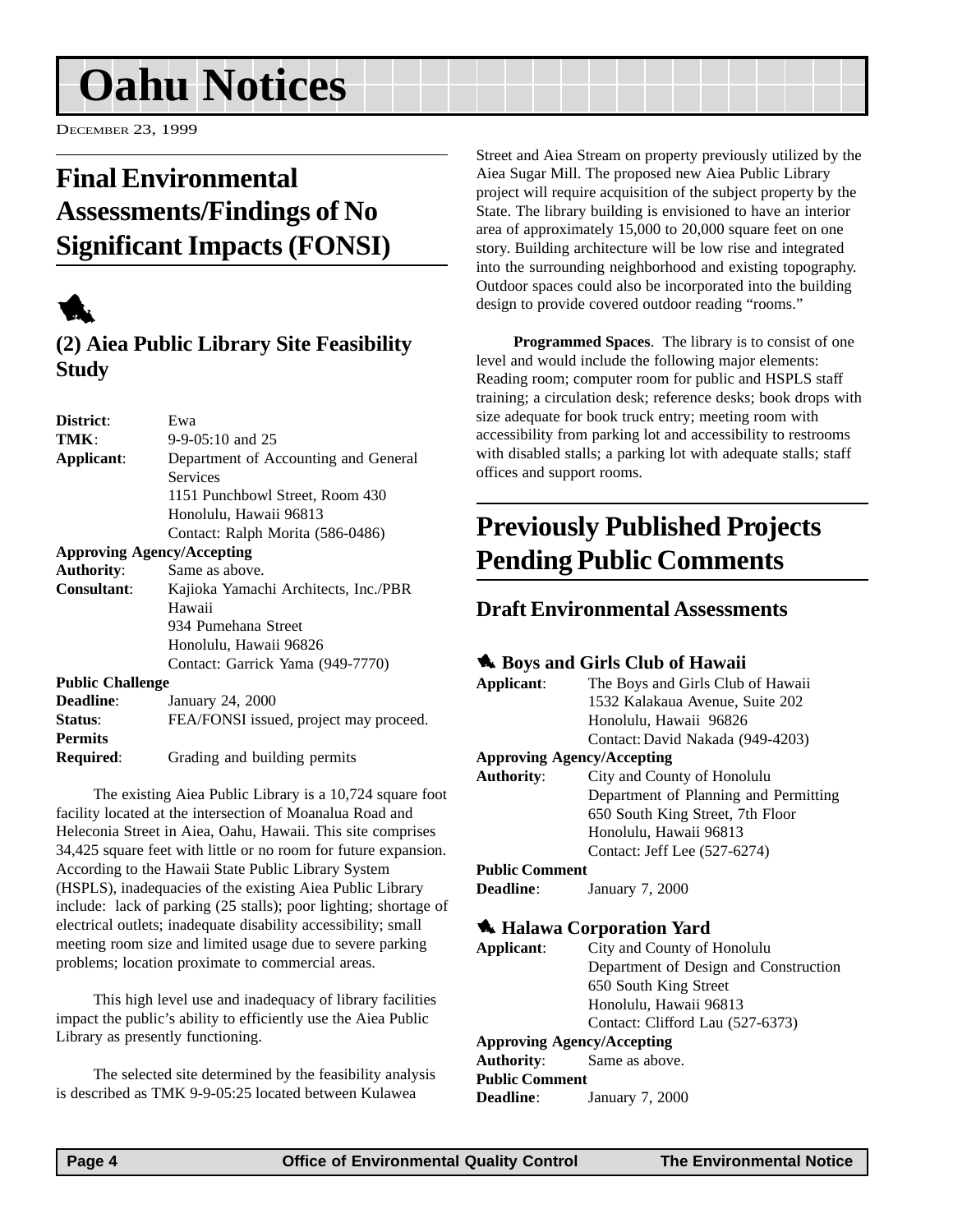<span id="page-4-0"></span>

#### **1.** Narcissus Place Drainage Ditch

#### **Improvements**

**Applicant**: City and County of Honolulu Department of Design and Construction 650 South King Street Honolulu, Hawaii 96813 Contact: Gregory Sue (527-6304) **Approving Agency/Accepting Authority**: Same as above. **Public Comment**

**Deadline**: January 7, 2000

#### 1 **Pokai Bay Beach Park Master Plan**

**Applicant**: City and County of Honolulu Department of Design and Construction 650 South King Street Honolulu, Hawaii 96813 Contact: Terry Hildebrand (523-4698) **Approving Agency/Accepting**

**Authority**: Same as above. **Public Comment Deadline**: January 7, 2000

#### 1 **Queen Lili'uokalani Children's Center,**

#### **Haleiwa**

**Applicant**: Queen Lili'uokalani Trust c/o Kauahikaua & Chun Architects 567 South King Street, Suite 108 Honolulu, Hawaii 96813 Contact: Dwight Kauahikaua (526-2283) **Approving Agency/Accepting Authority**: City and County of Honolulu Department of Planning and Permitting 650 South King Street, 7th Floor Honolulu, Hawaii 96813

Contact: Ardis Shaw-Kim (527-5349)

#### **Public Comment**

**Deadline**: January 7, 2000

#### **Environmental Impact Statement Preparation Notices**

#### **1** Waimanalo Gulch Sanitary Landfill **Expansion (Supplemental)**

**Applicant**: City and County of Honolulu Department of Environmental Services 650 South King Street, 3rd Floor Honolulu, Hawaii 96813 Contact: Frank Doyle (527-5358)

#### **Approving Agency/Accepting**

**Authority**: City and County of Honolulu Department of Planning and Permitting 650 South King Street Honolulu, Hawaii 96813

#### **Public Comment**

**Deadline**: January 7, 2000

### **Acceptance Notices**

#### 1 **Oahu Commercial Harbors 2020 Master Plan**

| Department of Transportation                |  |
|---------------------------------------------|--|
| <b>Harbors Division</b>                     |  |
| 79 S. Nimitz Highway                        |  |
| Honolulu, Hawaii 96813                      |  |
| Contact: Glenn Soma (587-2503)              |  |
| <b>Approving Agency/Accepting</b>           |  |
| Governor, State of Hawaii                   |  |
| c/o Office of Environmental Quality Control |  |
| 235 South Beretania Street, Suite 702       |  |
| Honolulu, Hawaii 96813                      |  |
| FEIS accepted by the Governor, State of     |  |
| Hawaii on November 5, 1999.                 |  |
|                                             |  |



 $\bullet$ 

 $\bullet$  $\bullet$  $\ddot{\bullet}$ 

DECEMBER 23, 1999

#### **CHRISTMAS TREE RECYCLING**

**January 8 & 15, 2000 9 a.m. to 3 p.m.**

*Trees will be collected at the following sites:*

**Kailua Intermediate School Kaiser High School Kaneohe District Park Kapalama Elementary School Kapiolani Community College Kapolei Elementary Lincoln Elementary School Mililani Makaunulau (16 acre) Park Polynesian Cultural Ctr. (Jan. 8 only) Waianae Comprehensive Health Ctr. Waiau District Park Waimea Valley Adventure Park UH Manoa Law School Parking Lot**

*Information Line: 521-2447*

. . . . . . . . . . . . . . . . . .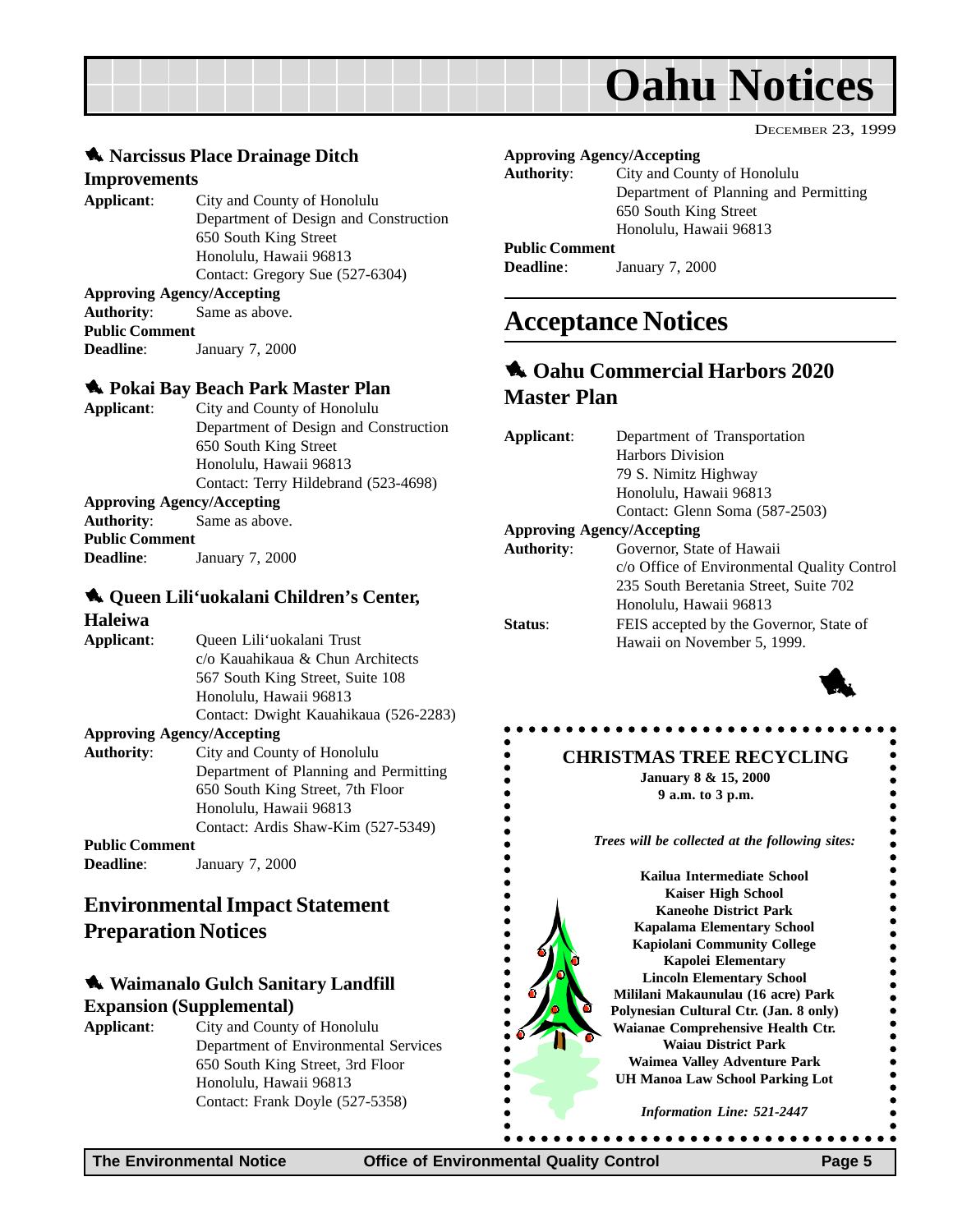## <span id="page-5-0"></span>**Maui Notices**

**3**

**2**

DECEMBER 23, 1999

### **Draft Environmental Assessments**

### $\blacklozenge$ **(1) Kula Residential Children's Facility**

| District:                         | Kula                                 |
|-----------------------------------|--------------------------------------|
| TMK:                              | $2-2-04:034$ (por.)                  |
| Applicant:                        | Department of Health and             |
|                                   | Department of Accounting and General |
|                                   | <b>Services</b>                      |
|                                   | Division of Public Works             |
|                                   | P.O. Box 119                         |
|                                   | Honolulu, Hawaii 96810-0119          |
|                                   | Contact: Daniel Jandoc (586-0476)    |
| <b>Approving Agency/Accepting</b> |                                      |
| <b>Authority:</b>                 | Department of Accounting and General |

| Authority.            | Department of Accounting and General        |
|-----------------------|---------------------------------------------|
|                       | <b>Services</b>                             |
|                       | Division of Public Works                    |
|                       | P.O. Box 119                                |
|                       | Honolulu, Hawaii 96810-0119                 |
|                       | Contact: Gordon Matsuoka (586-0526)         |
| <b>Consultant:</b>    | R.M. Towill Corporation                     |
|                       | 420 Waiakamilo Road, Suite 411              |
|                       | Honolulu, Hawaii 96817                      |
|                       | Contact: Chester Koga (842-1133)            |
| <b>Public Comment</b> |                                             |
| Deadline:             | January 24, 2000                            |
| Status:               | DEA First Notice pending public comment.    |
|                       | Address comments to the applicants with     |
|                       | copies to the approving agency or accepting |
|                       | authority, the consultant and OEOC.         |

The State of Hawaii Department of Accounting and General Services (DAGS), on behalf of the Department of Health (DOH), proposes to develop the Residential Children's Facility in Kula. This facility will provide residential treatment for children and adolescents who are moderately to severely emotionally disabled. The proposed facility will help to reduce, if not eliminate, the need for placing children and adolescents with severe emotional needs in facilities on the mainland. The Felix Consent Decree requires that the Departments of Education and Health establish a new system

of care by June 30, 2000 for a class of children that satisfies federal law [i.e., Individuals With Disabilities Act (IDEA) and Section 504 of the Rehabilitation Act] and which embodies the principles of the Child and Adolescent Service System Program (CASSP). The proposed facility will help to bring the state into compliance with sections of the Felix Consent Decree and Implementation Plan calling for the placement in the least restrictive environment and consonant with the needs of the child and family.

**1**

**4**

The proposed project location is in the Keokea Town in the Kula District on the island of Maui. The project site is a 4,000 square foot portion of a 45-acre State-owned parcel currently occupied by facilities such as the Kula Hospital and Elderly Housing Facility. The parcel, under the jurisdiction of the Department of Health, is located at the fork between the Kula Sanatorium Road and Thompson Road.

The proposed facility would provide living space for five residents and functional spaces to accommodate program activities for the residents and staff. The proposed facility includes multi-purpose work space, staff office/conference room, work area, five bedrooms, two bathrooms, storage room, kitchen, dining area, and an open lanai at the front and rear of the facility.

**Permits**

**Required**: Building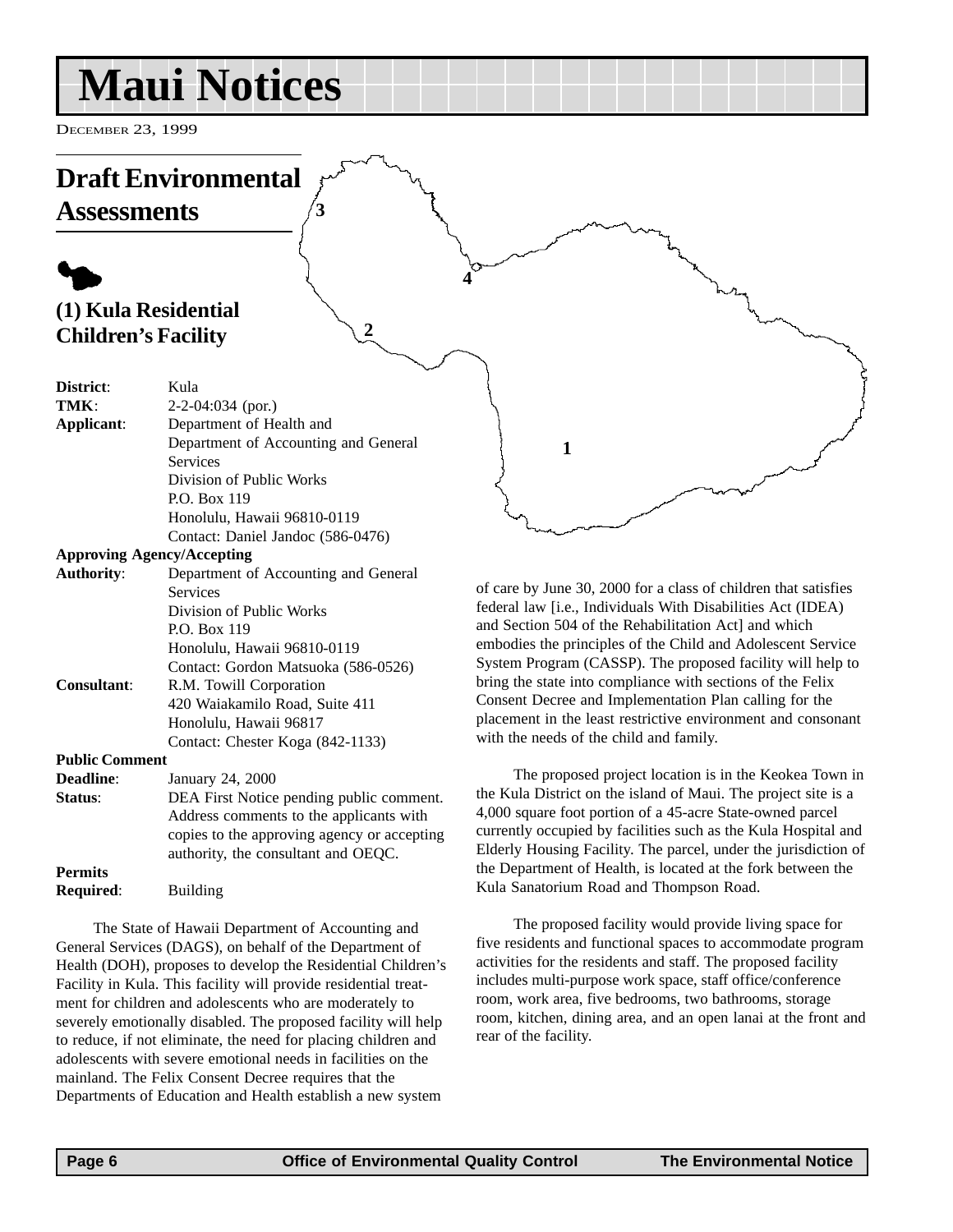## **Maui Notices**

<span id="page-6-0"></span>

#### **District**:

| TMK:                  | 4-8-3:5, 10, 41-70, 73-82, 84; 4-8-4:11-16  |
|-----------------------|---------------------------------------------|
| Applicant:            | Olowalu Elua Associates, LLC                |
|                       | 173 Ho Ohana Street, Suite 201              |
|                       | Kahului, Hawaii 96732                       |
|                       | Contact: Bob Horcajo (877-2434)             |
|                       | <b>Approving Agency/Accepting</b>           |
| <b>Authority:</b>     | Department of Land and Natural Resources    |
|                       | P.O. Box 621                                |
|                       | Honolulu, Hawaii 96809                      |
|                       | Contact: Ed Henry (587-0380)                |
| <b>Consultant:</b>    | Munekiyo, Arakawa & Hiraga, Inc.            |
|                       | 305 High Street, Suite 104                  |
|                       | Wailuku, Hawaii 96793                       |
|                       | Contact: Michael Munekiyo (244-2015)        |
| <b>Public Comment</b> |                                             |
| <b>Deadline:</b>      | January 24, 2000                            |
| Status:               | DEA First Notice pending public comment.    |
|                       | Address comments to the applicant with      |
|                       | copies to the approving agency or accepting |
|                       | authority, the consultant and OEQC.         |
| <b>Permits</b>        |                                             |
| <b>Required:</b>      | CDUA. SMA                                   |

Olowalu Elua Associates, LLC is proposing the consolidation and resubdivision of lands located at Olowalu, Maui, Hawaii. There will be 34 resulting parcels on lands located mauka of Honoapiilani Highway. There will be a total of 9 lots situated on lands makai of Honoapiilani Highway. Subdivision roads, as well as attendant utility systems, would be provided as part of this action. The following specific actions are triggers for an environmental assessment (EA) pursuant to Chapter 343, Hawaii Revised Statutes.

Action No. 1: Installation of approximately 760 lineal feet of waterline which is aligned along the mauka extent of the subdivision, and which is located within the Conservation District. This action requires a Conservation District Use Permit from the Board of Land and Natural Resources.

Action No. 2: Installation of waterline and other utilities which will cross Honoapiilani Highway, a State Department of Transportation (DOT) facility. This action will require approval to perform work within the right-of-way from the DOT.

Action No. 3: Consolidation of mauka and makai parcels affecting Conservation District lands.

Action No. 3, the consolidation of mauka and makai lands results in a lesser number of legal lots and would normally require a Departmental Permit from the Department of Land and Natural Resources (DLNR). However, in those Conservation District applications which require a combination of Board and Departmental permits, the Board permit shall be required covering all of the proposed actions. Accordingly, the Conservation District Use Application has been filed for Action Nos. 1 and 3.

Construction of the proposed project is anticipated to commence upon receipt of all necessary regulatory permits and approvals. The estimated construction cost is \$4.5 million. Improvements on the parcels would be completed by individual purchasers.

### **Final Environmental Assessments/Findings of No Significant Impacts (FONSI)**



#### **(3) Kapua Village**

| Lahaina                                |
|----------------------------------------|
| $4 - 3 - 09:52$                        |
| Maui Land & Pineapple Company, Inc.    |
| <b>P.O. Box 187</b>                    |
| Kahului, Hawaii 96732                  |
| Contact: Warren Suzuki (877-3351)      |
| <b>Approving Agency/Accepting</b>      |
| County of Maui, Planning Department    |
| 250 South High Street                  |
| Wailuku, Hawaii 96793                  |
| Contact: Julie Higa (243-7814)         |
| Chris Hart & Partners                  |
| 1955 Main Street, Suite 200            |
| Wailuku, Hawaii 96793                  |
| Contact: Rory Frampton (242-1955)      |
| <b>Public Challenge</b>                |
| January 24, 2000                       |
| FEA/FONSI issued, project may proceed. |
|                                        |
| SMA                                    |
|                                        |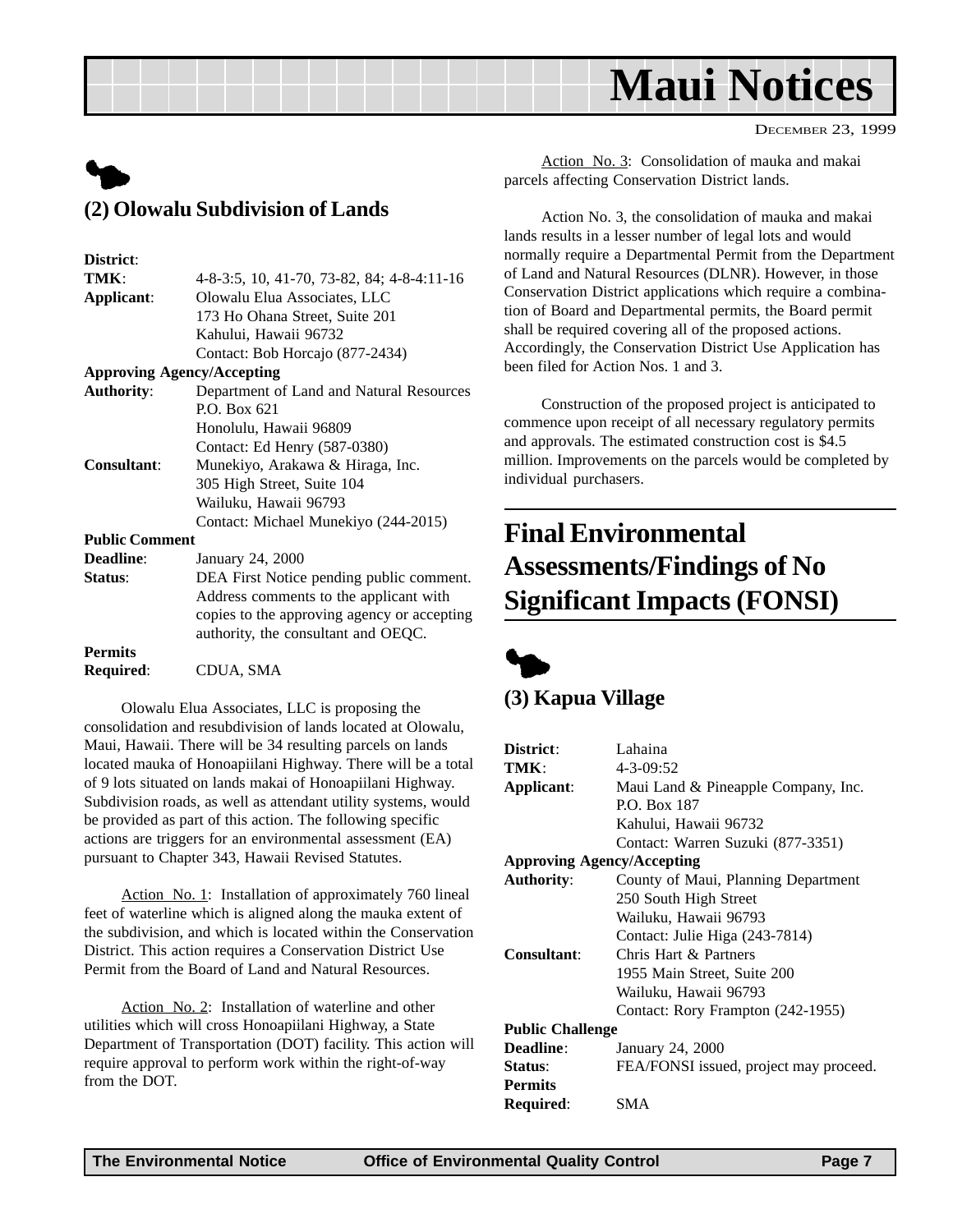## <span id="page-7-0"></span>**Maui Notices**

#### DECEMBER 23, 1999

The applicant, Maui Land and Pineapple Company, Inc. is requesting a Special Management Area Use Permit in order to design and construct a 45-lot employee subdivision located in Mahinahina, Lahaina, Maui, Hawaii. The subject property is approximately 10.970 acres and is designated "Single-Family" by the West Maui Community Plan. The 45 residential lots will have a minimum lot size of 6,000 square feet in accordance with R-1 Residential District Zoning standards. The applicant also proposed related infrastructure improvements, including internal roadways and underground utilities. Infrastructure improvements will include connecting to existing utilities within the Lower Honoapiilani Road right of way which is owned by the County of Maui. The proposed improvements within the public right of way will not expand the capacity of existing structures and facilities, and thus would normally be considered an exempt class of action which would not require the preparation of an Environmental Assessment. However, in this instance the applicant wished to allow for additional public disclosure and review through the processing of this Environmental Assessment.



#### **(4) Maui Community College, Building "P"**

| District:                         | Wailuku                                  |
|-----------------------------------|------------------------------------------|
| TMK:                              | 3-8-07: por. 40                          |
| Applicant:                        | Dept. of Accounting and General Services |
|                                   | 1151 Punchbowl Street                    |
|                                   | Honolulu, Hawaii 96813                   |
|                                   | Contact: Eric Nishimoto (586-0468)       |
| <b>Approving Agency/Accepting</b> |                                          |
| <b>Authority:</b>                 | Same as above.                           |
| <b>Consultant:</b>                | Munekiyo, Arakawa & Hiraga, Inc.         |
|                                   | 305 High Street, Suite 104               |
|                                   | Wailuku, Hawaii 96793                    |
|                                   | Contact: Milton Arakawa (244-2015)       |
| <b>Public Challenge</b>           |                                          |
| <b>Deadline:</b>                  | January 24, 2000                         |
| Status:                           | FEA/FONSI issued, project may proceed.   |
| <b>Permits</b>                    |                                          |
| <b>Required:</b>                  | SMA, Building Height Variance            |

The State of Hawaii, Department of Accounting and General Services (DAGS), is proposing the development of a new culinary arts building (Building "P") on the campus of Maui Community College (MCC) at Kahului, Maui, Hawaii.

The proposed two-story structure will contain approximately 38,200 square feet of gross building area and will be utilized for food service instruction and training. The ground floor of Building "P" will include an entry foyer, a classroom, a bakery, a prep kitchen, a servery, a confisserie, a cafeteria/ dining area, as well as restrooms, showers, offices, storage and receiving areas, and ancillary improvements. The second floor of the building will include classrooms, restrooms, storage areas, a private dining room, a beverage lab, banquet and prep kitchens, a fine dining area, an exhibition kitchen, a reception area, and a demonstration area with training stations.

The estimated cost for the proposed project is approximately \$12.5 million. Construction will commence upon the receipt of all applicable permits and approvals and is anticipated to last about 12 months.

The project site is located in the State "Urban" district and is designated "Public/Quasi-Public" by the Wailuku-Kahului Community Plan and "M-1, Light Industrial" by Maui County zoning, respectively (vocational and trade schools are permitted uses under light industrial zoning). The project site is also located within the limits of the Special Management area (SMA) for the island of Maui. Accordingly, applications for all necessary regulatory permits and approvals will be prepared for the proposed improvements.

### **Previously Published Projects Pending Public Comments**

#### **Draft Environmental Assessments**

#### 3 **Puunene Airfield**

| Contact: Tom McCabe (471-4303 x 258)     |
|------------------------------------------|
|                                          |
| Department of Land and Natural Resources |
|                                          |
|                                          |
|                                          |
|                                          |
|                                          |
|                                          |

**Deadline**: January 7, 2000

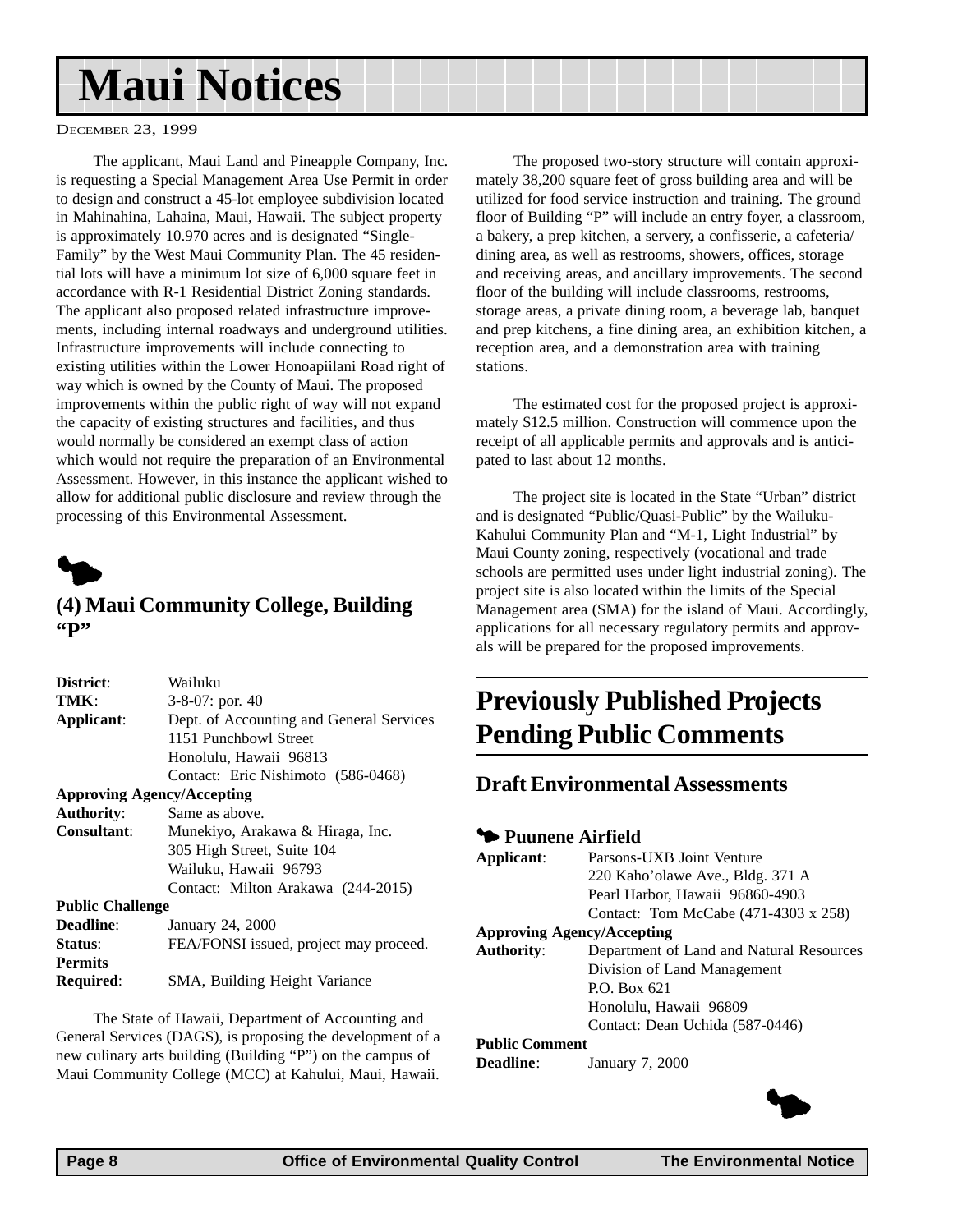## **Molokai Notices**

### <span id="page-8-0"></span>**Draft Environmental Assessments**

### 2 **(1) Maunaloa Golf Course (Supplemental)**

| District:             | Molokai                                                    |
|-----------------------|------------------------------------------------------------|
| TMK:                  | 5-1-2:por. 4, por. 18, por. 29                             |
| Applicant:            | Molokai Ranch, Ltd.                                        |
|                       | 55 Merchant Street, Suite 2000                             |
|                       | Honolulu, Hawaii 96813                                     |
|                       | Contact: Harold Edwards (531-0158)                         |
|                       | <b>Approving Agency/Accepting</b>                          |
| <b>Authority:</b>     | County of Maui                                             |
|                       | Department of Planning                                     |
|                       | 250 South High Street                                      |
|                       | Wailuku, Hawaii 96793                                      |
|                       | Contact: John Min (270-7735)                               |
| <b>Consultant:</b>    | Munekiyo, Arakawa & Hiraga, Inc.                           |
|                       | 305 High Street, Suite 104                                 |
|                       | Wailuku, Hawaii 96793                                      |
|                       | Contact: Milton Arakawa (244-2015)                         |
| <b>Public Comment</b> |                                                            |
| Deadline:             | January 24, 2000                                           |
| Status:               | Supplemental DEA First Notice pending                      |
|                       | public comment. Address comments to the                    |
|                       | applicant with copies to the approving                     |
|                       | agency or accepting authority, the consultant<br>and OEQC. |
| <b>Permits</b>        | Community plan amendment, change in                        |
| Required:             | zoning                                                     |
|                       |                                                            |

The applicant, Molokai Ranch, Ltd. proposes to construct the Maunaloa Golf Course and Accessory Improvements Project in Maunaloa, Molokai, Hawaii. A Draft Environmental Assessment (EA) was prepared by the applicant and filed with the County of Maui Department of Planning. The notice of availability for public review period was published in the June 23, 1999 edition of The Environmental Notice.

Although the original EA process has not been concluded, a Supplemental Draft EA is being prepared to allow public review of the rare plant survey and the draft archaeological inventory survey which were not included in the original Draft EA. There are no other changes to the scope of the project. The purpose of the proposed action is to provide an additional recreational amenity which helps to nurture and sustain the tourism industry on Molokai.

The golf course measures 6,850 yards from the championship tees. A two-level clubhouse of approximately 4,598 square feet is proposed. A driving range/practice area and a course maintenance area are proposed within the grounds of the golf course.

The source of irrigation water for the golf course is nonpotable water from an existing aquaculture wastewater pond of the Palaau Prawn & Shrimp Company located in Palaau Flats. An 8-inch irrigation waterline is proposed to extend from the pond to an existing jeep trail which leads to the golf course site. Approximately 5.3 miles of waterline are proposed to be installed.

Potable water needs are proposed to be supplied by the private system which supplies water to Maunaloa Town.

Access to the golf course is through an old pineapple field road which extends from Maunaloa Town to the golf course.

Construction should be initiated upon completion of all applicable governmental approvals. A construction time frame of 12 months is anticipated. The construction cost is estimated to be \$9.6 million.

It is emphasized that the scope of public review comments for the Supplemental Draft EA will relate to the entire golf course and its accessory improvements, not only to the rare plant survey and archaeological inventory survey. After the conclusion of the public review period, the applicant intends to formulate a Final EA. Within the Final EA, the applicant intends to provide responses to written comments received during the public review period of the Draft EA as well as the Supplemental Draft EA.



**1**

DECEMBER 23, 1999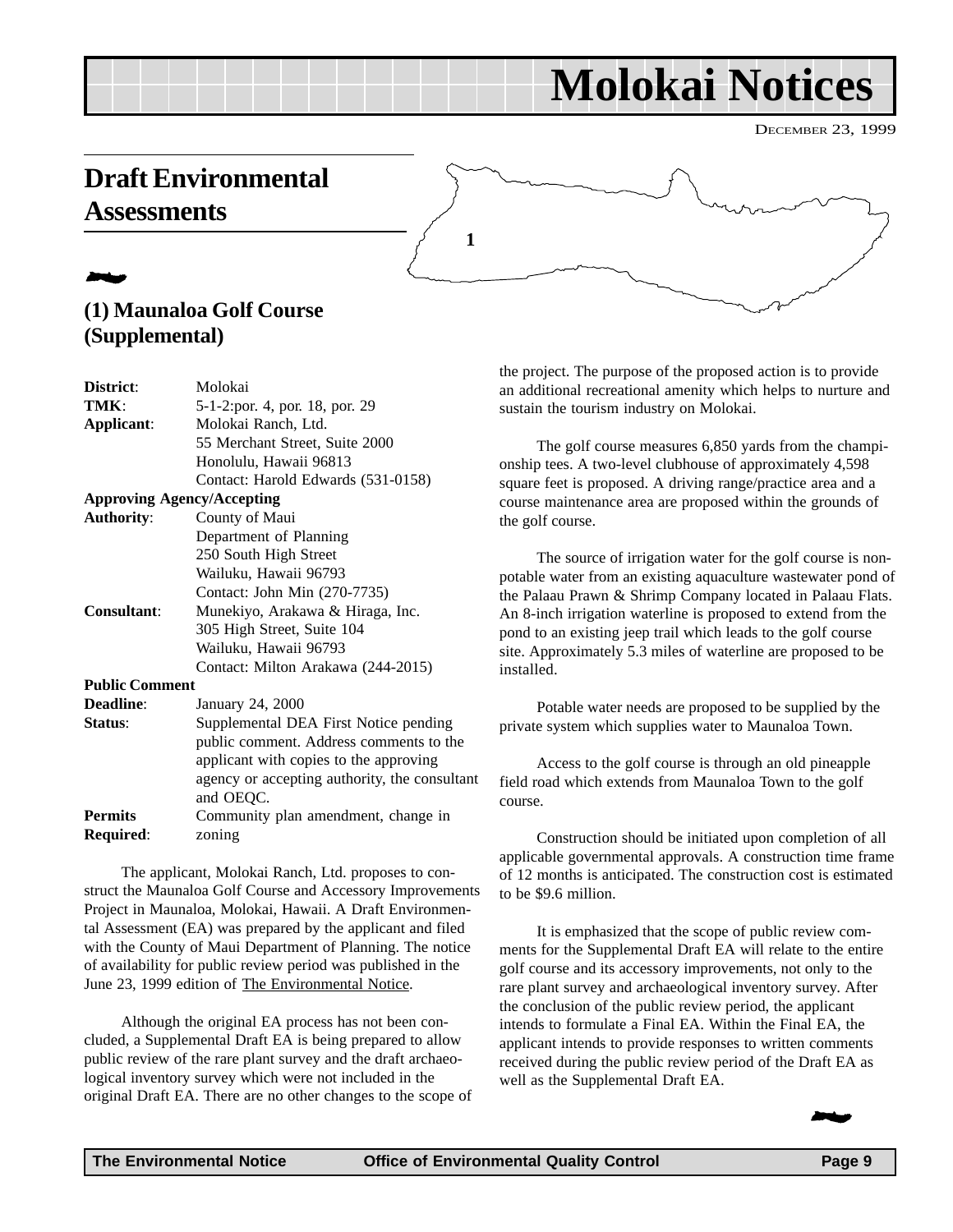## <span id="page-9-0"></span>**Hawaii Notices**

**(1) 'Alala Population Reestablishment**

DECEMBER 23, 1999

### **Draft Environmental Assessments**

## $\blacktriangleright$

| District:                         | North Kona, South Kona, Ka'u, and South     |
|-----------------------------------|---------------------------------------------|
|                                   | Hilo                                        |
| TMK:                              | Portions of TMKs 2-4-8:009, 2-9-5:005, 7-   |
|                                   | 1-1:001, 8-6-1:001, 8-6-1:003, 8-9-1:002,   |
|                                   | 9-7-1:001, 9-8-1:004, 9-8-1:010, 9-9-1:007. |
| Applicant:                        | Department of Land and Natural Resources    |
|                                   | Division of Forestry and Wildlife           |
|                                   | 1151 Punchbowl Street, Room 325             |
|                                   | Honolulu, Hawai'i 96813                     |
|                                   | Contact: Paul Conry (587-4176)              |
|                                   | and                                         |
|                                   | U.S. Department of the Interior             |
|                                   | U.S. Fish and Wildlife Service              |
|                                   | Pacific Islands Fish and Wildlife Office    |
|                                   | 300 Ala Moana Blvd., Room 3-122             |
|                                   | Honolulu, Hawai'i 96850                     |
|                                   | Contact: Karen Rosa (541-3441)              |
| <b>Approving Agency/Accepting</b> |                                             |
| <b>Authority:</b>                 | Same as above.                              |
| <b>Public Comment</b>             |                                             |
| <b>Deadline:</b>                  | January 24, 2000                            |
| Status:                           | DEA First Notice pending public comment.    |
|                                   | Address comments to the applicants with a   |
|                                   | copy to OEQC.                               |
| <b>Permits</b>                    |                                             |
| Required:                         | Federal Endangered Species Permit, CDUP     |

The U.S. Fish and Wildlife Service and State of Hawai'i Division of Forestry and Wildlife are considering the reestablishment of populations of the Hawaiian crow, or 'alal , in suitable forest areas on the island of Hawai'i. Five alternative sites in addition to the present project site are proposed. Successful population establishment at multiple sites is considered necessary to recover the critically endangered 'alal . Proposed actions would take place on privately owned and publicly owned lands in the districts of North Kona, South Kona, Ka' , and South Hilo. Management actions to improve the habitat for 'alal are essential components of the proposed action, and include fencing and predator control. At this time, the agencies do not have a preferred alternative site. None of the alternatives being proposed are expected to cause significant, irreversable impacts to the environment.



#### **(2) Mohouli Street Improvements**

| District:                         | South Hilo                                |  |
|-----------------------------------|-------------------------------------------|--|
| TMK:                              | 2-4-01:7, 158; 2-4-24:1-13, 36-48         |  |
| Applicant:                        | County of Hawaii                          |  |
|                                   | Department of Public Works                |  |
|                                   | 25 Aupuni Street                          |  |
|                                   | Hilo, Hawaii 96720                        |  |
|                                   | Contact: Galen Kuba (961-8327)            |  |
| <b>Approving Agency/Accepting</b> |                                           |  |
| <b>Authority:</b>                 | Same as above.                            |  |
| <b>Consultant:</b>                | Ron Terry, Ph.D. (982-5831)               |  |
|                                   | HC 2 Box 9575                             |  |
|                                   | Keaau, Hawaii                             |  |
| <b>Public Comment</b>             |                                           |  |
| Deadline:                         | January 24, 2000                          |  |
| Status:                           | DEA First Notice pending public comment.  |  |
|                                   | Address comments to the applicant with    |  |
|                                   | copies to the consultant and OEQC.        |  |
| <b>Permits</b>                    | CZM consistency determination, Sec. 106   |  |
| Required:                         | compliance, NPDES, Chapter 6E compli-     |  |
|                                   | ance, noise, grading, grubbing, lighting, |  |
|                                   | electrical, subdivision                   |  |
|                                   |                                           |  |

The proposed project would improve a section of Mohouli Street between Komohana Street and Kinoole Street in Hilo. Mohouli Street is one of several links between the growing mauka suburbs and the downtown, University and major shopping centers. As population has increased, traffic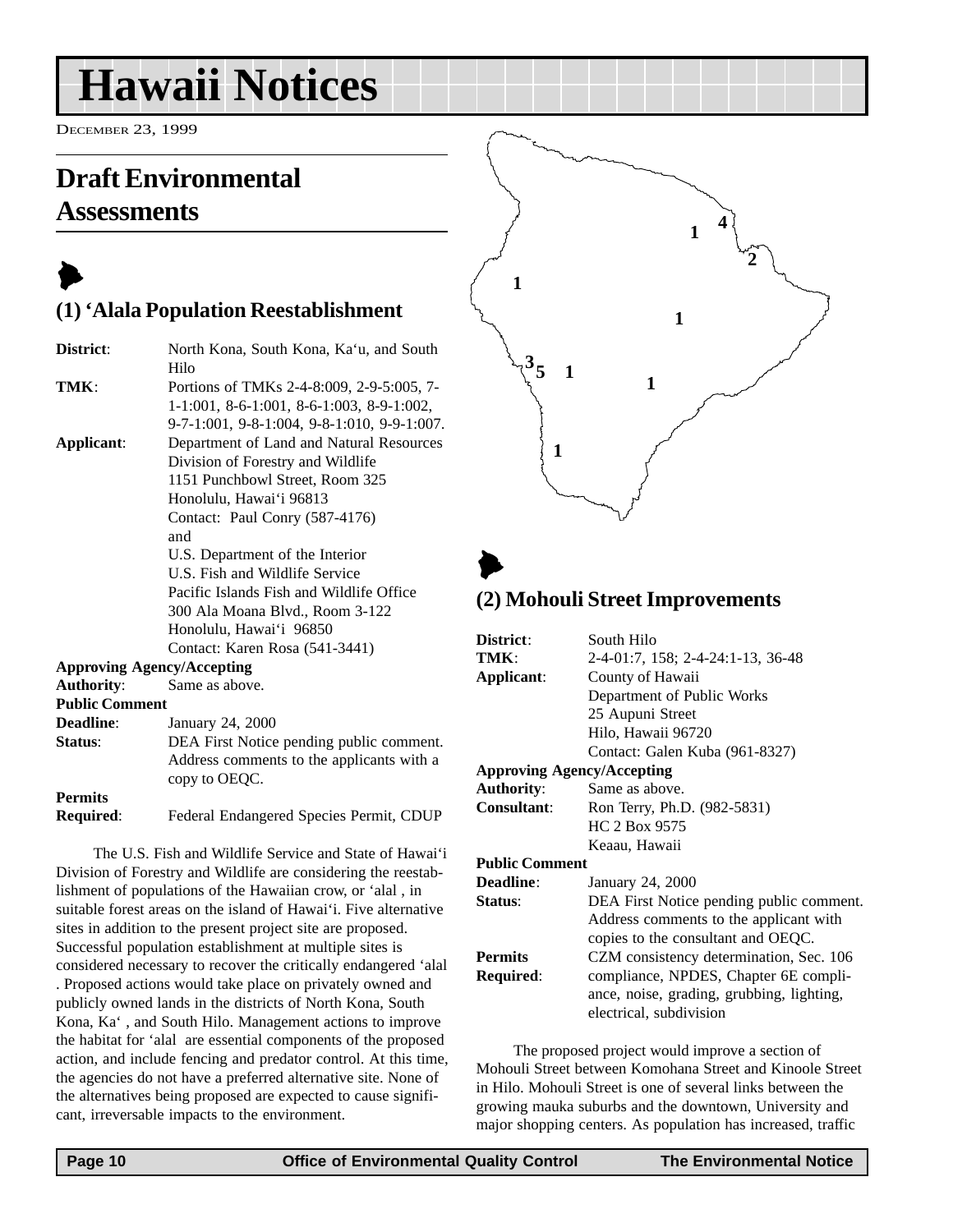<span id="page-10-0"></span>

volumes have come to exceed the street's capacity. Other road projects are expected to add more traffic. In addition, the Kumukoa Street intersection has a high accident rate. Furthermore, there are no sidewalks or bicycle lanes for most of the length of Mohouli Street. Two alternatives have been developed that would build a roadway with acceptable Level of Service, improve the shoulder area, and provide sidewalks and bicycle lanes for a substantial portion of Mohouli Street.

Estimated costs are between \$4.292 and \$6.152 million, depending on the alternative, funded with federal match funds. If necessary approvals are obtained, the project would begin construction in 2000 and would be concluded in 2001. Adverse impacts include right-of-taking, and noise (at five properties). These impacts can be partially mitigated. Beneficial impacts to motor vehicle traffic Level of Service, pedestrian and bicycle safety, and air quality would occur.

 $\blacktriangleright$ 

#### **(3) Pali-K Ranch Single Family Residence**

| District:                         | South Kona                                  |
|-----------------------------------|---------------------------------------------|
| TMK:                              | $8 - 1 - 10:05$                             |
| Applicant:                        | Pali-K Ranch LLC                            |
|                                   | c/o Tim Lui-Kwan, Esq. (523-2500)           |
|                                   | Pacific Tower Suite 2200                    |
|                                   | P.O. Box 656                                |
|                                   | Honolulu, Hawaii 96809-3402                 |
| <b>Approving Agency/Accepting</b> |                                             |
| <b>Authority:</b>                 | Department of Land and Natural Resources    |
|                                   | 1151 Punchbowl Street, Room 130             |
|                                   | Honolulu, Hawaii 96813                      |
|                                   | Contact: Lauren Tanaka (587-0385)           |
| Consultant:                       | Carlsmith Ball                              |
|                                   | Pacific Tower Suite 2200                    |
|                                   | P.O. Box 656                                |
|                                   | Honolulu, Hawaii 96809-3402                 |
|                                   | Contact: Tim Lui-Kwan, Esq. (523-2500)      |
| <b>Public Comment</b>             |                                             |
| Deadline:                         | January 24, 2000                            |
| Status:                           | DEA First Notice pending public comment.    |
|                                   | Address comments to the applicant with      |
|                                   | copies to the approving agency or accepting |
|                                   | authority and OEQC.                         |
| <b>Permits</b>                    |                                             |
| Required:                         | Building, CDUP, grading                     |

The applicant proposes to construct a single-family residence (SFR) with an attached garage and workshop, a small lap pool, and site improvement work which includes a paved driveway over an existing ranch road, installation of

landscaping, grading and connection to existing utilities. It would consist of a living room, kitchen dining, 4 bedrooms, 3.75 baths and a family room. The SFR would cover an approximately 4,945 square feet of floor area on approximately 2.4 acres of land within the Conservation District and the Kealakekua Bay Historic District in the ahupua'a of Ka'awaloa near Captain Cook, Kona.

The proposed project does not border the shoreline and will not lead to the loss of any significant natural or cultural resources. There may be short-term impacts to noise and air quality during construction activities, however, such impacts will be mitigated by compliance with all governmental regulations relating to noise, fugitive dust and erosion control and by adherence to all conditions of the CDUP. The SFR would not impact the scenic qualities of the area as it will not be visible from any public highway, scenic lookout or public view point. While the SFR will impact two archaeological sites which have been recommended for data recovery, such data recovery will be executed pursuant to the mitigation plan completed in coordination with the State Historic Preservation Office prior to any construction.



#### **(4) Pepeekeo Sale of Easement for Telecommunication Tower**

| District:                         | South Hilo                                |  |
|-----------------------------------|-------------------------------------------|--|
| TMK:                              | $2 - 8 - 7:70$                            |  |
| Applicant:                        | County of Hawaii, Office of the Mayor     |  |
|                                   | 25 Aupuni Street, Room 215                |  |
|                                   | Hilo, Hawaii 96720                        |  |
|                                   | Contact: Glenn Taguchi (961-8503)         |  |
| <b>Approving Agency/Accepting</b> |                                           |  |
| <b>Authority:</b>                 | Same as above.                            |  |
| <b>Consultant:</b>                | Cades Schutte Fleming & Wright            |  |
|                                   | 1000 Bishop Street, Suite 1200            |  |
|                                   | Honolulu, Hawaii 96813                    |  |
|                                   | Contact: Mark Funaki, Esq. (521-9399)     |  |
| <b>Public Comment</b>             |                                           |  |
| <b>Deadline:</b>                  | January 24, 2000                          |  |
| Status:                           | DEA First Notice pending public comment.  |  |
|                                   | Address comments to the applicant with    |  |
|                                   | copies to the consultant and OEQC.        |  |
| <b>Permits</b>                    | County Council lease or license approval; |  |
| Required:                         | county plan approval                      |  |

 The proposed action is a direct sale by license/easement from the County of Hawaii of a portion of a parcel of land to construct a 265-foot telecommunication tower, six nine-foot tall antennae and one fifteen-foot tall lightning rod,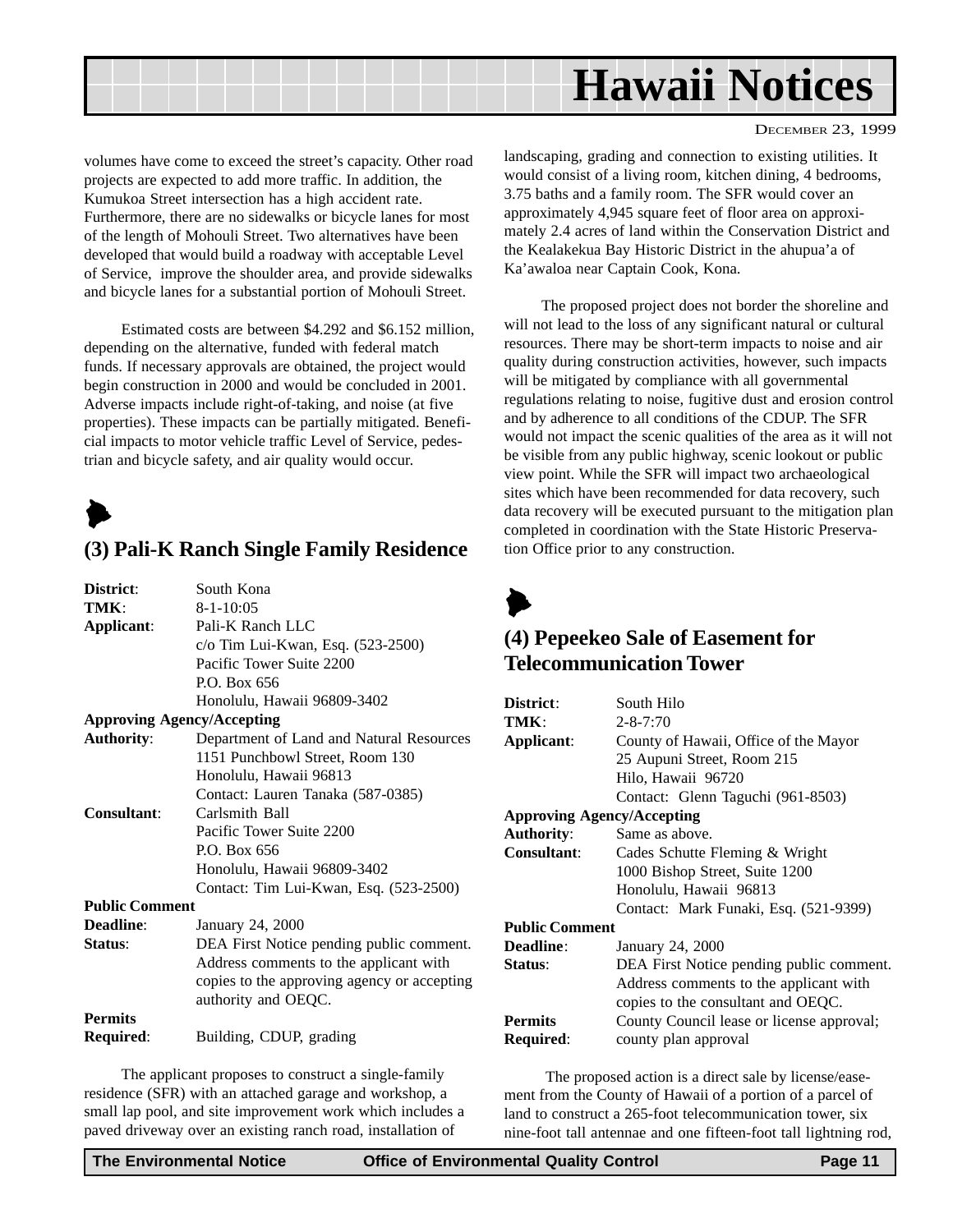## <span id="page-11-0"></span>**Hawaii Notices**

#### DECEMBER 23, 1999

(2) an equipment shed with a 240 square-foot concrete footprint, (3) a security fence, and (4) an access roadway (the "Project"). The Project is part of United States Cellular's cellular telecommunication network on the island of Hawaii.

The Project will be located on the mauka side of Pu'u Alala, a cinder cone approximately 0.5 miles west of Pepe'ekeo, South Hilo district, which is owned by the County of Hawai'i.

The Project will have no major impacts on the surrounding environment. It will not disturb any known historical or archaeological sites, have minimal effect on existing flora and fauna, will have no noise impact on the surrounding environment beyond 100 feet, will have no impact on the air or water quality of the area, and will not increase traffic or have a detrimental social impact. Due to the Project's height, it will be visible in the immediate vicinity.

Initial grading of the Project Site will be monitored by an archeologist. Construction will comply with State Department of Health rules.

## $\blacktriangleright$

#### **(5) Wilcox Single-Family Residence**

| District:                         | South Kona                                  |  |
|-----------------------------------|---------------------------------------------|--|
| TMK :                             | $8 - 3 - 05:07$                             |  |
| Applicant:                        | Allen C. Wilcox Jr. & Barbara S. Wilcox     |  |
|                                   | 83-500 Keawaiki Road                        |  |
|                                   |                                             |  |
|                                   | Captain Cook, HI 96704                      |  |
|                                   | Contact: Ted Baldau (329-6225)              |  |
| <b>Approving Agency/Accepting</b> |                                             |  |
| <b>Authority:</b>                 | Department of Land and Natural Resources    |  |
|                                   | $PO$ Box 621                                |  |
|                                   | Honolulu, HI 96809                          |  |
|                                   | Contact: Lauren Tanaka (587-0385)           |  |
| <b>Consultant:</b>                | Alanui Enterprises                          |  |
|                                   | P.O. Box 390628                             |  |
|                                   | Kailua–Kona, HI 96739                       |  |
|                                   | Contact: Ted Baldau (329-6225)              |  |
| <b>Public Comment</b>             |                                             |  |
| Deadline:                         | January 24, 2000                            |  |
| Status:                           | DEA First Notice pending public comment.    |  |
|                                   | Address comments to the applicant with      |  |
|                                   | copies to the approving agency or accepting |  |
|                                   | authority, the consultant and OEQC.         |  |
| <b>Permits</b>                    |                                             |  |
|                                   |                                             |  |
| <b>Required:</b>                  | CDUP, building, IWS                         |  |

Allen and Barbara Wilcox are proposing the construction of a single family residence on a 0.43 acre parcel located approximately .25 miles south of Napoopoo Village and 200 feet from the shoreline in South Kona, Hawaii.

The 1,888 square foot residence will have one bedroom, a bath, kitchen, and a lanai and will be serviced through existing utilities and an individual wastewater system. The residence will be of a style and color so as to blend with the surroundings and will be compatible with the appearance of the existing community.

### **Previously Published Projects Pending Public Comments**

#### **Environmental Impact Statement Preparation Notices**

#### 6 **University of Hawaii Center at West Hawaii**

|                       | lace conversity of mawall center at west mawall |
|-----------------------|-------------------------------------------------|
| Applicant:            | University of Hawaii, Facilities Planning       |
|                       | <b>Office for Community Colleges</b>            |
|                       | 4303 Diamond Head Road, Manele Bldg.,           |
|                       | Room 103                                        |
|                       | Honolulu, Hawaii 96816                          |
|                       | Contact: Maynard Young (734-9771)               |
|                       | <b>Approving Agency/Accepting</b>               |
| <b>Authority:</b>     | Governor, State of Hawaii                       |
|                       | c/o Office of Environmental Quality Control     |
|                       | 235 South Beretania Street, Suite 702           |
|                       | Honolulu, Hawaii 96813                          |
| <b>Public Comment</b> |                                                 |
|                       |                                                 |

**Deadline**: January 7, 2000

### **Acceptance Notices**

#### 6 **Saddle Road Improvement, Mamalahoa Highway to Milepost 6**

| Applicant:                        | Department of Transportation                |  |
|-----------------------------------|---------------------------------------------|--|
|                                   | <b>Highways Division</b>                    |  |
|                                   | 869 Punchbowl Street                        |  |
|                                   | Honolulu, Hawaii 96813                      |  |
|                                   | Contact: Kenneth Au (587-1843)              |  |
| <b>Approving Agency/Accepting</b> |                                             |  |
| <b>Authority:</b>                 | Governor, State of Hawaii                   |  |
|                                   | c/o Office of Environmental Quality Control |  |
|                                   | 235 South Beretania Street, Suite 702       |  |
|                                   | Honolulu, Hawaii 96813                      |  |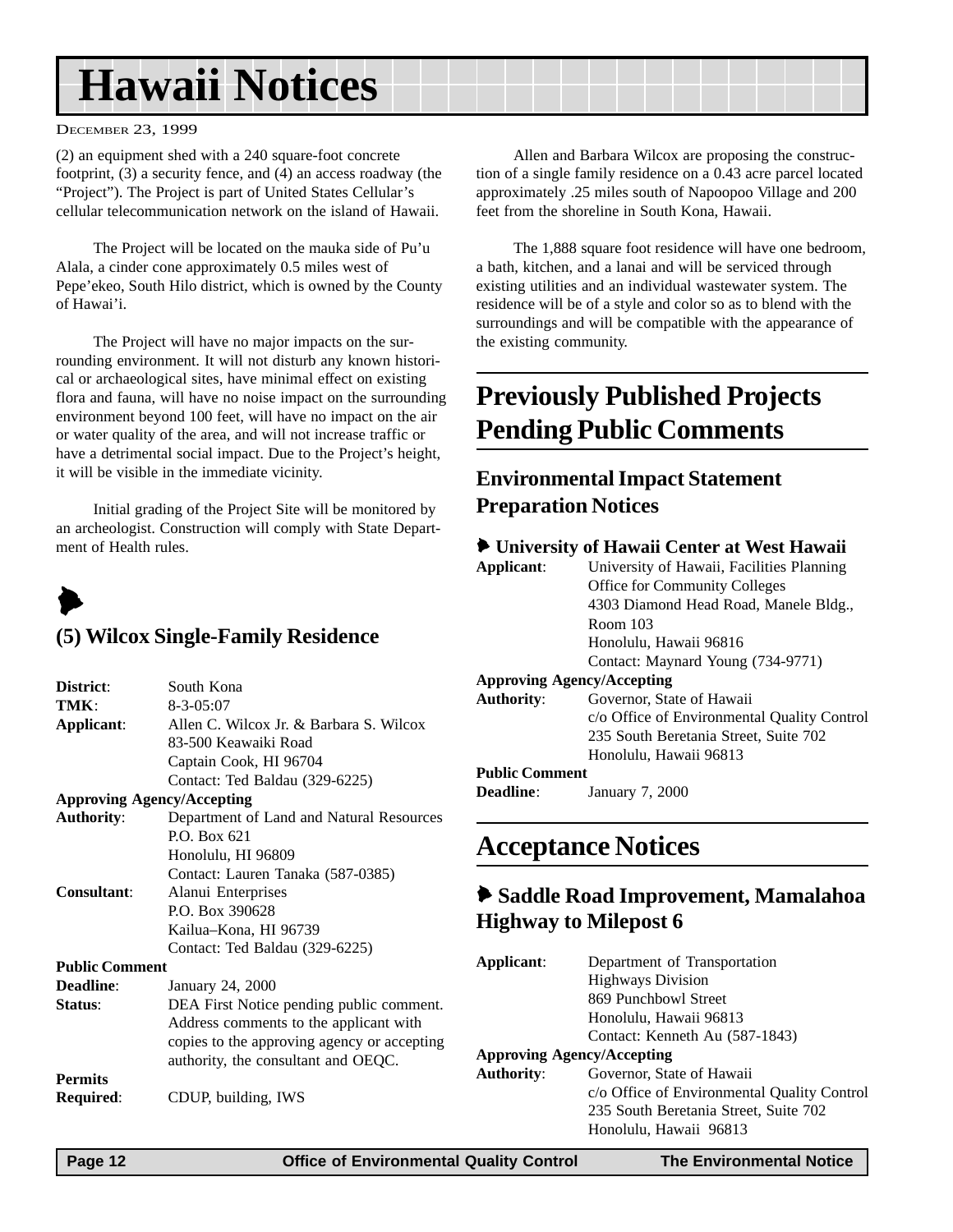

**Status**: FEIS accepted by the Governor, State of Hawaii on November 12, 1999. *Federal Record of Decision issued, see notice below.*

This Record of Decision (ROD) concerns the proposal to improve 78 kilometers of Saddle Road (State Route 200). Existing Saddle Road extends west from Hilo to its junction with the Mamalahoa Highway (State Route 190), approximately 10 kilometers south of Waimea on the island of Hawaii. The proposed improvements and the portion of the route covered by this ROD begins at the junction with the Mamalahoa Highway and extends to Milepost 6, near Hilo, Hawaii.

The purpose of this project is to provide a safe and efficient route for access along Saddle Road and for crossisland traffice between East and West Hawaii. The proposed improvements to Saddle Road would address five general types of needs: roadway deficiencies, conflicts with and hazards of military operations, capacity, safety, and social demand and economic development.

If there are any questions on the ROD, please contact Messrs. Dave Gedeon, Project Manager at 303-716-2131 or Rick Cushing, Environmental Planning Engineer at 303-716- 2138 or write to U.S. Department of Transportation, Federal Highway Administration, Attn: HPD-16 Environment, 555 Zang Street, Rm. 259, Lakewood, CO 80228.



|                                 |                                                                                                                          | <b>Kauai Notices</b>                                                                                                                                                                |
|---------------------------------|--------------------------------------------------------------------------------------------------------------------------|-------------------------------------------------------------------------------------------------------------------------------------------------------------------------------------|
|                                 |                                                                                                                          |                                                                                                                                                                                     |
|                                 | (1) Lihue Wastewater Treatment Plant                                                                                     |                                                                                                                                                                                     |
|                                 | <b>Effluent Disposal System</b>                                                                                          |                                                                                                                                                                                     |
| District:<br>TMK:<br>Applicant: | Lihue<br>3-5-01:27, 30 and 82<br>County of Kauai<br>Department of Public Works                                           |                                                                                                                                                                                     |
|                                 | 4444 Rice Street, Suite 275<br>Lihue, Hawaii 96766<br>Contact: Harry Funamura (241-6610)                                 |                                                                                                                                                                                     |
|                                 | <b>Approving Agency/Accepting</b>                                                                                        | 4                                                                                                                                                                                   |
| <b>Authority:</b>               | Same as above.                                                                                                           |                                                                                                                                                                                     |
| <b>Consultant:</b>              | Fukunaga & Associates, Inc.<br>1388 Kapiolani Boulevard, 2nd Floor<br>Honolulu, Hawaii 96814                             |                                                                                                                                                                                     |
| <b>Public Comment</b>           |                                                                                                                          |                                                                                                                                                                                     |
| Deadline:                       | January 24, 2000                                                                                                         |                                                                                                                                                                                     |
| Status:                         | DEA First Notice pending public comment.<br>Address comments to the applicant with<br>copies to the consultant and OEQC. | Currently, treated effluent is conveyed to a pond (Pond<br>2) on adjacent Kauai Lagoons Resort Company (KLRC) land,<br>where it is stored and reused to irrigate KLRC golf courses. |
| <b>Permits</b>                  |                                                                                                                          | An injection well located adjacent to the KLRC pond disposes                                                                                                                        |

**Required**: UIC, county use, Class IV zoning

The proposed project is the first phase of Kauai County's long range Lihue Wastewater Treatment Plant (WWTP) effluent disposal plan.

An injection well located adjacent to the KLRC pond disposes of overflows from Pond 2 and functions as a partial backup to the effluent reuse system. A second injection well, located at the Lihue WWTP, functions as an emergency disposal system.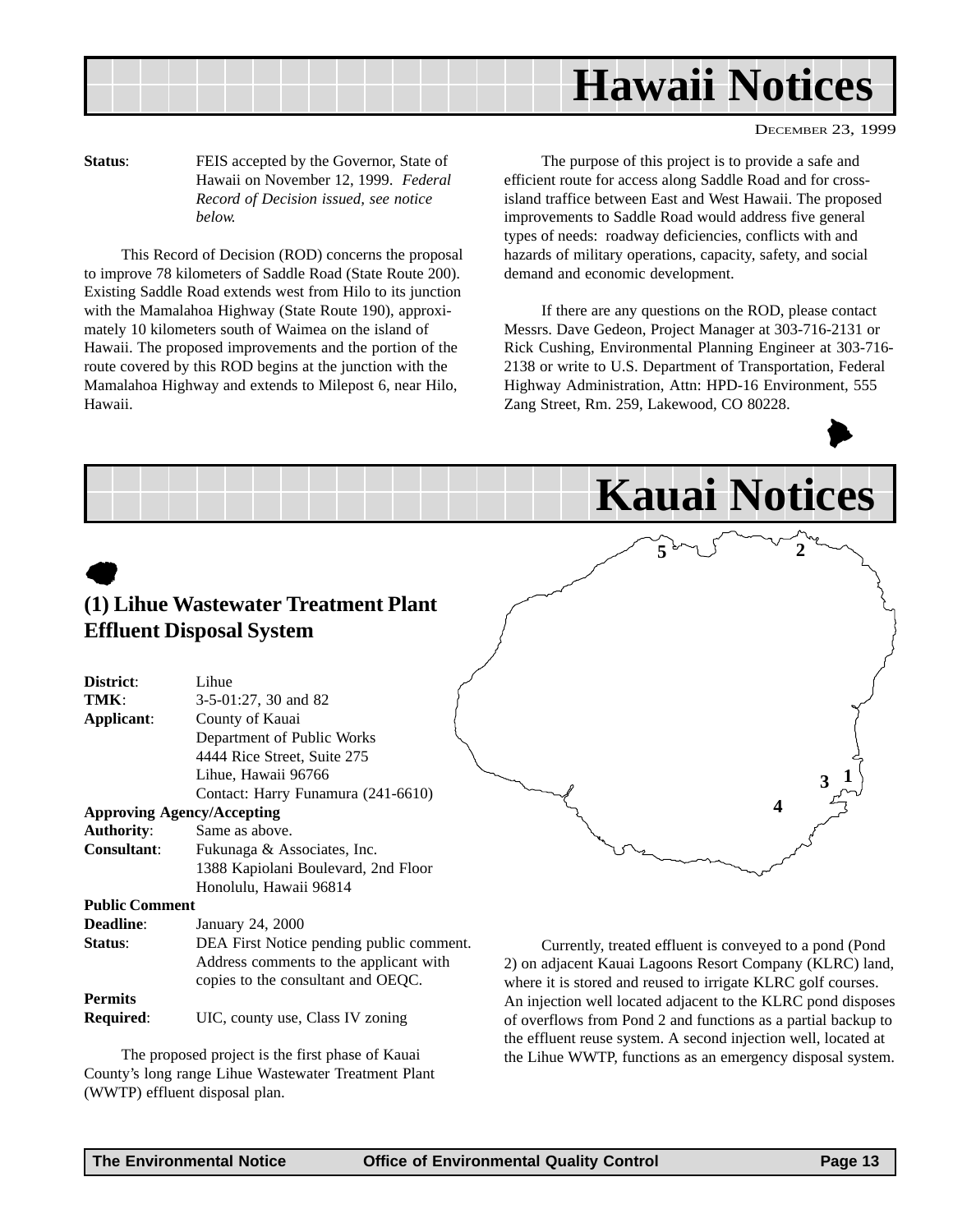## <span id="page-13-0"></span>**Kauai Notices**

#### DECEMBER 23, 1999

The proposed project will involve construction of six additional injection wells to meet the needs of the expanded Lihue WWTP (TMK 3-5-01:30). The proposed injection wells are located in an area adjacent to the existing Lihue WWTP on land currently owned by KLRC (TMK 3-5-01:27 & 82). The ownership of the land on which the proposed injection wells are located is in the process of being transferred to the County of Kauai, and will become part of an integrated Lihue WWTP site. The existing effluent pump station will be modified, and effluent filters will be added to support the injection well system.

The estimated construction cost is \$4.89 million, with an estimated annual operation and maintenance costs of \$227,230; and periodic well cleaning and refurbishing costs of \$120,000 every five years. Construction costs for the proposed project will be shared between KLRC and the County of Kauai, and is under negotiations. The costs allocated to the County of Kauai will be paid for with public funds.

### $\bullet$ **(2) Secret Beach Trail**

| District:             | Hanalei                                     |
|-----------------------|---------------------------------------------|
| TMK:                  | 5-2-005-036                                 |
| Applicant:            | Steven Cohen                                |
|                       | c/o Walton Hong                             |
|                       | 3135-A Akahi Street                         |
|                       | Lihue, Hawaii 96766                         |
|                       | Contact: Walton Hong (245-4757)             |
|                       | <b>Approving Agency/Accepting</b>           |
| <b>Authority:</b>     | Department of Land and Natural Resources    |
|                       | P.O. Box 621                                |
|                       | Honolulu, Hawaii 96809                      |
|                       | Contact: Sam Lemmo (587-0381)               |
| <b>Public Comment</b> |                                             |
| <b>Deadline:</b>      | January 24, 2000                            |
| Status:               | DEA First Notice pending public comment.    |
|                       | Address comments to the applicant with      |
|                       | copies to the approving agency or accepting |
|                       | authority and OEQC.                         |
| <b>Permits</b>        |                                             |
| Required:             | <b>CDUP</b>                                 |

This application is for an after-the-fact Conservation District Use Permit for the construction of a trail leading from the bluffline overlooking Secret Beach at Kilauea, Kauai, Hawaii to the shoreline. The trail consists of railroad ties sunken into the side of the pali leading down to the shoreline.

## **Final Environmental Assessments/Findings of No Significant Impacts (FONSI)**

## $\bullet$

#### **(3) Ho'omalu Project, Kauai Community Kitchen (Supplemental)**

| District:                         | Lihue                                  |  |
|-----------------------------------|----------------------------------------|--|
| TMK:                              | 3-3-6-Road (portion)                   |  |
| Applicant:                        | County of Kauai Housing Agency         |  |
|                                   | 4193 Hardy Street                      |  |
|                                   | Lihue, Hawaii 96766                    |  |
|                                   | Contact: Jim Seitenzahl (241-6812)     |  |
| <b>Approving Agency/Accepting</b> |                                        |  |
| <b>Authority:</b>                 | Same as above.                         |  |
| <b>Public Challenge</b>           |                                        |  |
| Deadline:                         | January 24, 2000                       |  |
| Status:                           | FEA/FONSI issued, project may proceed. |  |
| <b>Permits</b>                    | Consolidation/resubdivision, zoning    |  |
| <b>Required:</b>                  | use permits                            |  |

This Supplemental Environmental Assessment adds a Community Kitchen component to the Resource Center that was described in the August 23, 1998, Final Environmental Assessment for Project Ho'omalu. A Finding of No Significant Impact was issued for that Project. The inclusion of a Community Kitchen was not anticipated in the original Environmental Assessment. This Supplemental Environmental Assessment is intended to give notice of the inclusion of the kitchen in Project Ho'omalu.

The primary mission of the Community Kitchen will be to stimulate small businesses and micro enterprises on Kauai and assist them in becoming successful in the food preparation industry. A secondary benefit to the public will be the location of a kitchen facility in the hardened Resource Center which can be used for mass feeding or food preparation in the event of a natural disaster.

The Ho'omalu Program will involve the construction of a building to serve as the Resource Center for the educational components of the Program. The Center will be constructed using products and techniques that exhibit and demonstrate storm damage mitigation. The Center will also provide facilities for exhibiting products, alternate construction methods, training sessions, and seminars. Additionally, the Center will also include offices, library, and a display area.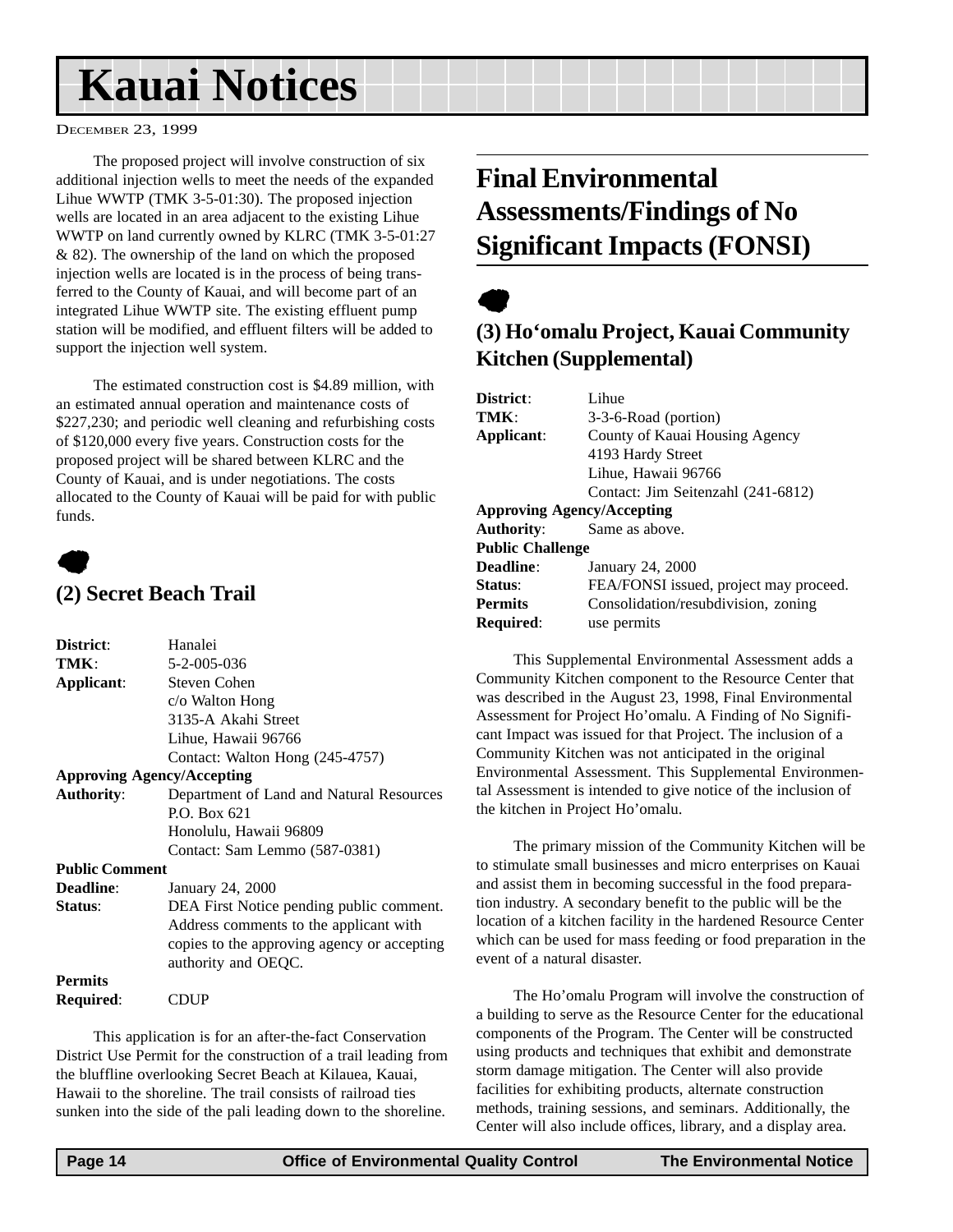<span id="page-14-0"></span>

The Resource Center will be located in Lihue, Kauai, on a site to be transferred to the County of Kauai from the State Department of Transportation at the intersection of Kaumualii Highway, Old Nawiliwili Road, and Hala Road.

## $\bullet$

#### **(4) Kokolau Tunnel & Pipeline Improvements**

| <b>District:</b>        | Lihue.                                 |
|-------------------------|----------------------------------------|
| TMK:                    | 3-04-06:portion of 12                  |
| Applicant:              | County of Kauai                        |
|                         | Department of Water                    |
|                         | 4398 Pua Loke Street                   |
|                         | Lihue, Hawaii 96766                    |
|                         | Contact: William Eddy (245-5400)       |
|                         | <b>Approving Agency/Accepting</b>      |
| <b>Authority:</b>       | Same as above.                         |
| Consultant:             | SSFM Engineers, Inc.                   |
|                         | 501 Sumner Street, Suite 502           |
|                         | Honolulu, Hawaii 96817                 |
|                         | Contact: Ronald Sato (531-1308)        |
| <b>Public Challenge</b> |                                        |
| <b>Deadline:</b>        | January 24, 2000                       |
| Status:                 | FEA/FONSI issued, project may proceed. |
| <b>Permits</b>          |                                        |
| Required:               | NPDES, building, grading               |

The County of Kauai, Department of Water is proposing the renovation of the Kokolau Tunnel and improvements to the associated waterline. The Kokolau Tunnel is an approximately 1,550 foot unlined water development tunnel located about two miles west of the town of Puhi in the Lihue district of the island of Kauai. There are a total of six portal entrances into this tunnel complex.

Since its initial development in 1929, the Kokolau Tunnel has been used by the Department of Water to supply a portion of domestic potable water for their Lihue Water System. However, portions of this tunnel have since collapsed and become unusable over the years, and had to be discontinued from use in 1996. As a result, the Department is proposing this project to renovate and improve this tunnel to allow for its water source to be returned to domestic water service.

Improvements to portal structures would generally consist of excavating portions of entrances, and constructing concrete roof, walls, and flooring, installing a metal door to secure entrances, and installing concrete culverts for water

flow. Once completed, entrances would be backfilled to original elevations, and excavated areas landscaped. A few tunnel entrances not needed would be permanently sealed. A new 16-inch waterline segment would be constructed to transport water from the tunnel to the existing waterline located along an existing cane haul road. The existing dirt access road would be widened to a width of 12-feet, and would by paved with asphalt.

The Department of Water plans to initiate construction of this project early next year. It is estimated that construction of this project should be completed within one year in late 2000 or early 2001. The estimated construction cost for this project is \$1.1 million.

## $\bullet$

#### **(5) Yellin/Greenan Residence**

| District:                         | Hanalei                                |  |
|-----------------------------------|----------------------------------------|--|
| TMK:                              | $5 - 9 - 02:50$                        |  |
| Applicant:                        | James S. Greenan                       |  |
|                                   | 1333 N. California Blvd., Suite 450    |  |
|                                   | Walnut Creek, California 94596         |  |
|                                   | Contact: Michael Belles (245-4705)     |  |
| <b>Approving Agency/Accepting</b> |                                        |  |
| <b>Authority:</b>                 | Board of Land and Natural Resources    |  |
|                                   | P.O. Box 621                           |  |
|                                   | Honolulu, Hawaii 96809                 |  |
|                                   | Contact: Tom Eisen (587-0439)          |  |
| <b>Consultant:</b>                | Michael J. Belles (245-4705)           |  |
|                                   | Belles, Graham, Proudfoot & Wilson     |  |
|                                   | 4334 Rice Street, Suite 202            |  |
|                                   | Lihue, Hawaii 96766                    |  |
| <b>Public Challenge</b>           |                                        |  |
| <b>Deadline:</b>                  | January 24, 2000                       |  |
| Status:                           | FEA/FONSI issued, project may proceed. |  |
| <b>Permits</b>                    |                                        |  |
| Required:                         | Building, grading, CDUP                |  |

The applicant (the applicant has been changed from Jackie Yellin to James S. Greenan) proposes to construct a single-family residence not to exceed five thousand (5,000) square feet in size on a parcel containing approximately fortythree thousand five hundred ninety-eight (43,598) square feet located at Haena, Kauai, Hawaii. The applicant has applied for a Conservation District Use Permit pursuant to Hawaii Administrative Rules, Title 13, Department of Land and Natural Resources, Sections 13-5-23(c) (D-1), 13-5-34, and 13-5-41.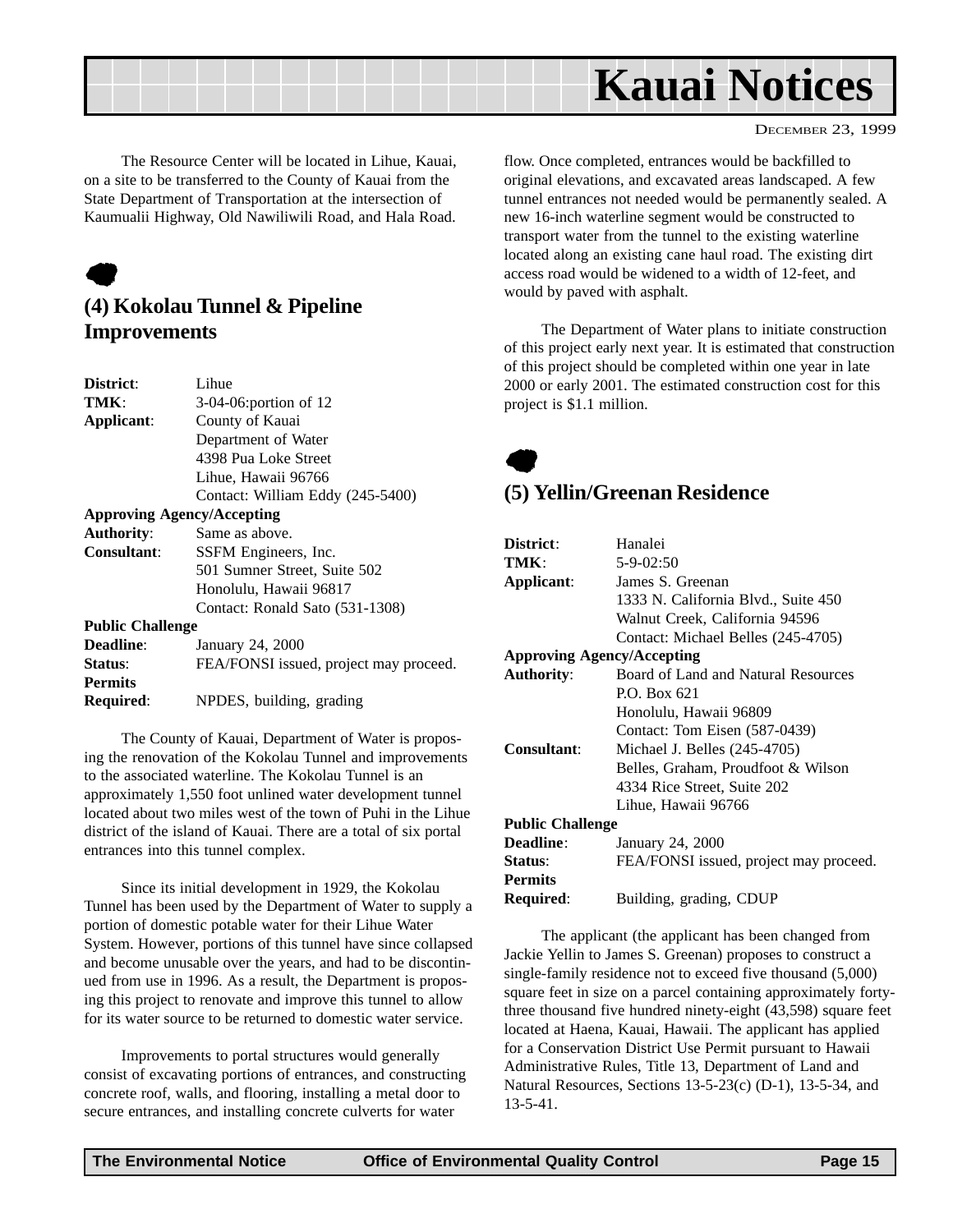## <span id="page-15-0"></span>**Kauai Notices**

DECEMBER 23, 1999

### **Previously Published Projects Pending Public Comments**

#### **Draft Environmental Impact Statements**

#### 7 **Kapalawai Resort**

**Applicant**: Destination Villages Kauai, LLC 4439 Via Abrigada Santa Barbara, CA 93110 Contact: Lewis Geyser (805-687-8788) **Approving Agency/Accepting**

**Authority**: County of Kauai, Planning Department 4444 Rice Street, Suite 473 Lihue, Hawaii 96766 Contact: Keith Nitta (241-6677)

**Public Comment**

**Deadline**: January 7, 2000







#### **Hawaiian Islands Humpback Whale National Marine Sanctuary**

Pursuant to the Hawaiian Islands National Marine Sanctuary Act and the National Marine Sanctuaries Act, NOAA developed the comprehensive final management plan for the Hawaiian Islands Humpback Whale National Marine Sanctuary (HIHWNMS or the Sanctuary). NOAA issued final regulations on March 28, 1997, to implement that plan and govern the conduct of activities within the Sanctuary. Congress and the Governor of the State of Hawaii (Governor) had forty-five days of continuous session of Congress beginning on the day on which the final regulations were published to review those regulations and management plan. After the forty-five day review period, the regulations would become final and take effect, except that any term or terms of the regulations or management plan the Governor certified to the

Secretary of Commerce as unacceptable would not take effect in the area of the Sanctuary lying within the seaward boundary of the State.

During the forty-five day review period the Governor submitted to the Secretary of Commerce a certification that implementation of the management plan and certain regulations were unacceptable unless specific amendments were made to the regulations. In response to the Governor's certification, NOAA amended those regulations certified as unacceptable to incorporate the Governor's changes. Consequently, upon their effective date the regulations, as modified by this rule, and management plan, in their entirety, will apply throughout the Sanctuary, including within State waters of the Sanctuary.

This rule amends the regulations published in the March 28, 1997, Federal Register, in response to the Governor's certification, and announces the effective date of the regulations.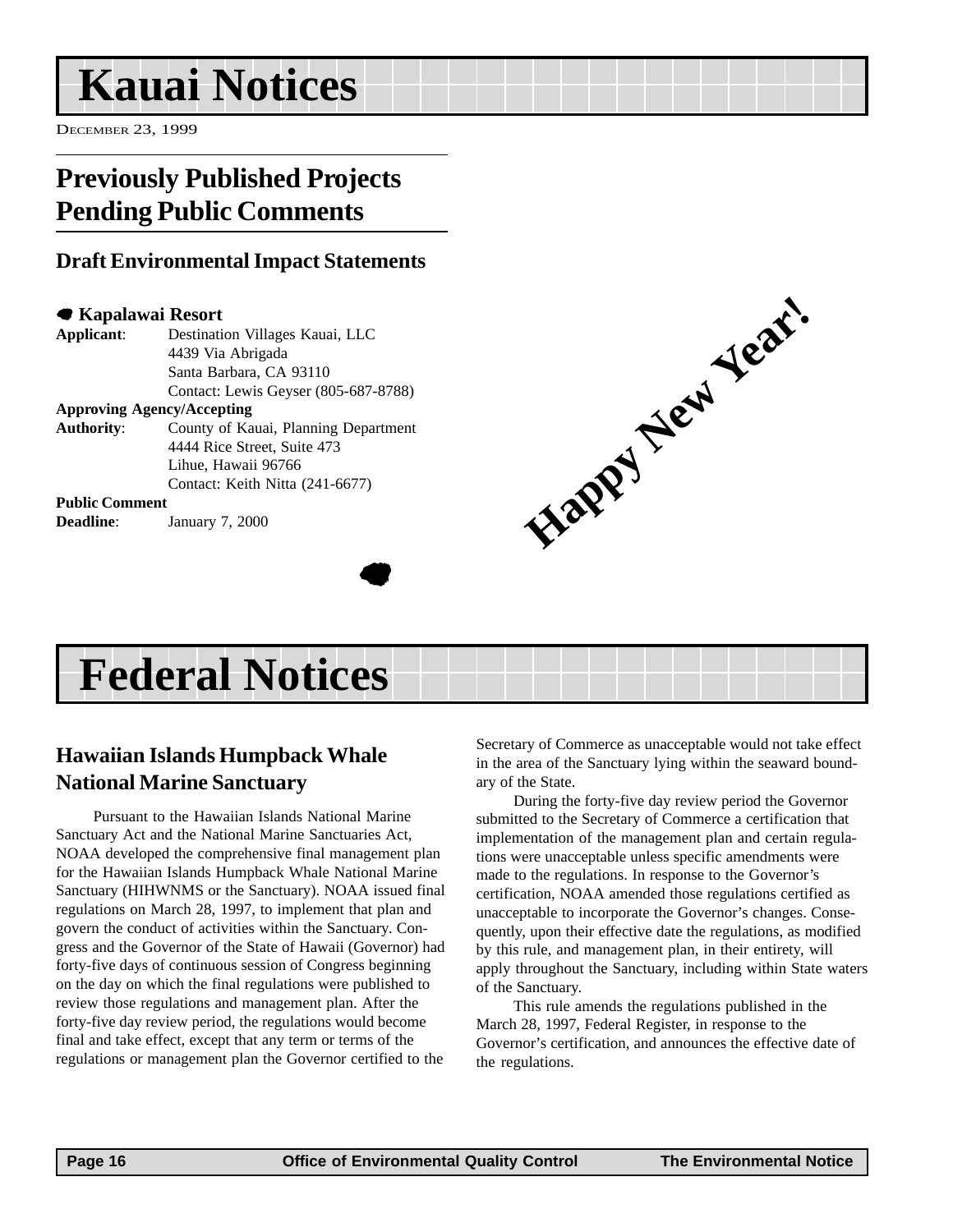| <b>Shoreline Notices</b> |
|--------------------------|
|--------------------------|

#### **Shoreline Certification Applications**

Pursuant to § 13 -222-12, HAR the following shoreline certification applications are available for inspection at the DLNR District Land Offices on Kauai, Hawaii and Maui and at Room 220, 1151 Punchbowl St., Honolulu, Oahu (Tel: 587-0414). All comments shall be submitted in writing to the State Land Surveyor, 1151 Punchbowl Street, Room 210, Honolulu, HI 96813 and postmarked no later than fifteen (15) calendar days from the date of the public notice of the application.

| $C = \mathbb{R}$<br>No. | Date<br>Received | Tuorat iom                                                                                                                                                                                                                                                                                                                                                                                                                                                                                                                                                                                                                                                                                                                                                                                                        | Applicamt                                                                                               | <b>Tax Map</b><br>Key         |
|-------------------------|------------------|-------------------------------------------------------------------------------------------------------------------------------------------------------------------------------------------------------------------------------------------------------------------------------------------------------------------------------------------------------------------------------------------------------------------------------------------------------------------------------------------------------------------------------------------------------------------------------------------------------------------------------------------------------------------------------------------------------------------------------------------------------------------------------------------------------------------|---------------------------------------------------------------------------------------------------------|-------------------------------|
| $OA - 753$              | 12/06/99         | Land Court Application 1069<br>Comsolidatiom of Lots 4619, 4620 and<br>4621 Land as shown on Map 451 and Re-<br>subdivisiom of said Consolidation into<br>Lots A to E Imclusive , Homouliuli,<br>Ewa, Oahu, Hawaii (Vacant)                                                                                                                                                                                                                                                                                                                                                                                                                                                                                                                                                                                       | Walter P. Thompson, Inc., for<br>Ko Olaima Development, LLC<br>and Ko Olina Ocean Marina.<br><b>LLC</b> | $9 - 1 - 0.57$ :<br>017 & 019 |
| $MA - 190$              | 12/06/99         | Lot 92, Land Court Application 1744<br>(Map 80) situated at Hanakaoo,<br><u>Lahaima, Maui, Hawaii (20 Kai Ala</u><br>Place -Kaanapali)                                                                                                                                                                                                                                                                                                                                                                                                                                                                                                                                                                                                                                                                            | Ana Aina Land Surveyors, for<br>John & Pamela Rutledge                                                  | $4 - 4 - 14$ :<br>011         |
| $HA - 073$              | 12/06/99         | $W\rightarrow \ddot{W}\rightarrow \ddot{W}\rightarrow \ddot{W}\rightarrow \ddot{W}\rightarrow \ddot{W}\rightarrow \ddot{W}\rightarrow \ddot{W}\rightarrow \ddot{W}\rightarrow \ddot{W}\rightarrow \ddot{W}\rightarrow \ddot{W}\rightarrow \ddot{W}\rightarrow \ddot{W}\rightarrow \ddot{W}\rightarrow \ddot{W}\rightarrow \ddot{W}\rightarrow \ddot{W}\rightarrow \ddot{W}\rightarrow \ddot{W}\rightarrow \ddot{W}\rightarrow \ddot{W}\rightarrow \ddot{W}\rightarrow \ddot{W}\rightarrow \ddot{W}\rightarrow \ddot{W}\rightarrow \ddot{W}\rightarrow \ddot{W}\rightarrow \ddot{W}\rightarrow \ddot{W}\rightarrow \ddot{W}\rightarrow \ddot{W}\rightarrow$<br>(File Plan 1954) at Anaehoomalu, South<br>Kohala, Island of Hawaii, Hawaii<br>(Vacamt Waikaloa Village adjacemt to<br>Waikoloa Beach mear Maualani) | R.M. Towill Corporation, for<br>Intrawest Waikoloa, Inc.                                                | $6 - 9 - 07$ :<br>034         |
| $HA - 220$              | 12/06/99         | Lot 38 of Land Court Application 1785<br>as shown on Map 16, at Kalahuipuaa,<br>Waimea, South Kohala, Island of<br>Mawaii, Mawaii (North Kaniku Drive,<br>Kohala Coast)                                                                                                                                                                                                                                                                                                                                                                                                                                                                                                                                                                                                                                           | R.M. Towill Corporation, for<br>Hass & Haynie                                                           | $6 - 8 - 022$ :<br>$009$ Por  |

#### **Shoreline Certifications and Rejections**

Pursuant to §13-222-26, HAR the following shorelines have been certified or rejected by the DLNR. A person may appeal a certification or rejection to the BLNR, 1151 Punchbowl Street, Room 220, Honolulu, HI 96813, by requesting in writing a contested case hearing no later than twenty (20) calendar days from the date of public notice of certification or rejection.

| Case<br>$M\omega$ | Date<br>Cert/Rej                                                                      | T.oxcat iom                                                                                                                                                                 | Applicant                                                                    | <b>Tax Map</b><br>Key               |  |  |
|-------------------|---------------------------------------------------------------------------------------|-----------------------------------------------------------------------------------------------------------------------------------------------------------------------------|------------------------------------------------------------------------------|-------------------------------------|--|--|
| $0A-751$          | Certified<br>12/10/99                                                                 | Lot 1 File Plan 279, Niu Beach Lots<br>Por. Former Kalanianaole Highway and<br>Accreated Lans at Niw, Waikiki,<br>Homolulu, Oahu, Hawaii (5857<br>Kalamiamole Highway)      | Walter P. Thompson, Inc., for<br>Steven K. Baker                             | $3 - 7 - 002$ :<br>001              |  |  |
| $OA-018$          | Certified<br>12/10/99                                                                 | Lot 3 of Land Court Application 726<br>as shown on Map 4, at Punaluu-Makai,<br>Kameohe, Koolaupoko, Oahu, Hawaii<br>(45-698 Pua Olowalo Street, Kameohe)                    | R. M. Towill Corporation,<br>Imc., for Royal Systems<br><i>Hawaii</i> , Inc. | $4 - 5 - 005$ :<br>001              |  |  |
| $HA - 215$        | Certified<br>12/10/99                                                                 | R.P 7680, Land Commission Award 8559-<br>B, Apana 4 to Wm, C. Lunalilo at<br>Kehema 2nd, North Kohala, Island and<br>County of Hawai (Vacant)                               | Wes Thomas Associates, for<br>Chamdi Heffner                                 | $5 - 8 - 001$ :<br>009              |  |  |
| $KA-137$          | Certified<br>12/10/99                                                                 | Portion of Land Commission Award<br>7713: 1 to V. Kaumualli at Makaweli,<br>Waimea, Kauai, Hawaii (Vacant)                                                                  | Peter N. Taylor, Inc., for<br>Robinson Family Partners                       | $1 - 7 = 005$ :<br>por. 004         |  |  |
| $KA-138$          | Certified<br>12/10/99                                                                 | R. P. 4232, Land Commission Award<br>6582, and Apana 2 to Pelehu. Por. Of<br>Land Commission Award 6730 to Naeole,<br>Waipake, Hanalei (7480 Koolau Road,<br>Mro II கைசு )) | Peter N. Taylor,<br>Imcorporated, for My Lagacy<br>Limited Partnership       | $5 - 1 - 003$ :<br>$010$ and<br>006 |  |  |
|                   | The Environmental Notice<br><b>Office of Environmental Quality Control</b><br>Page 17 |                                                                                                                                                                             |                                                                              |                                     |  |  |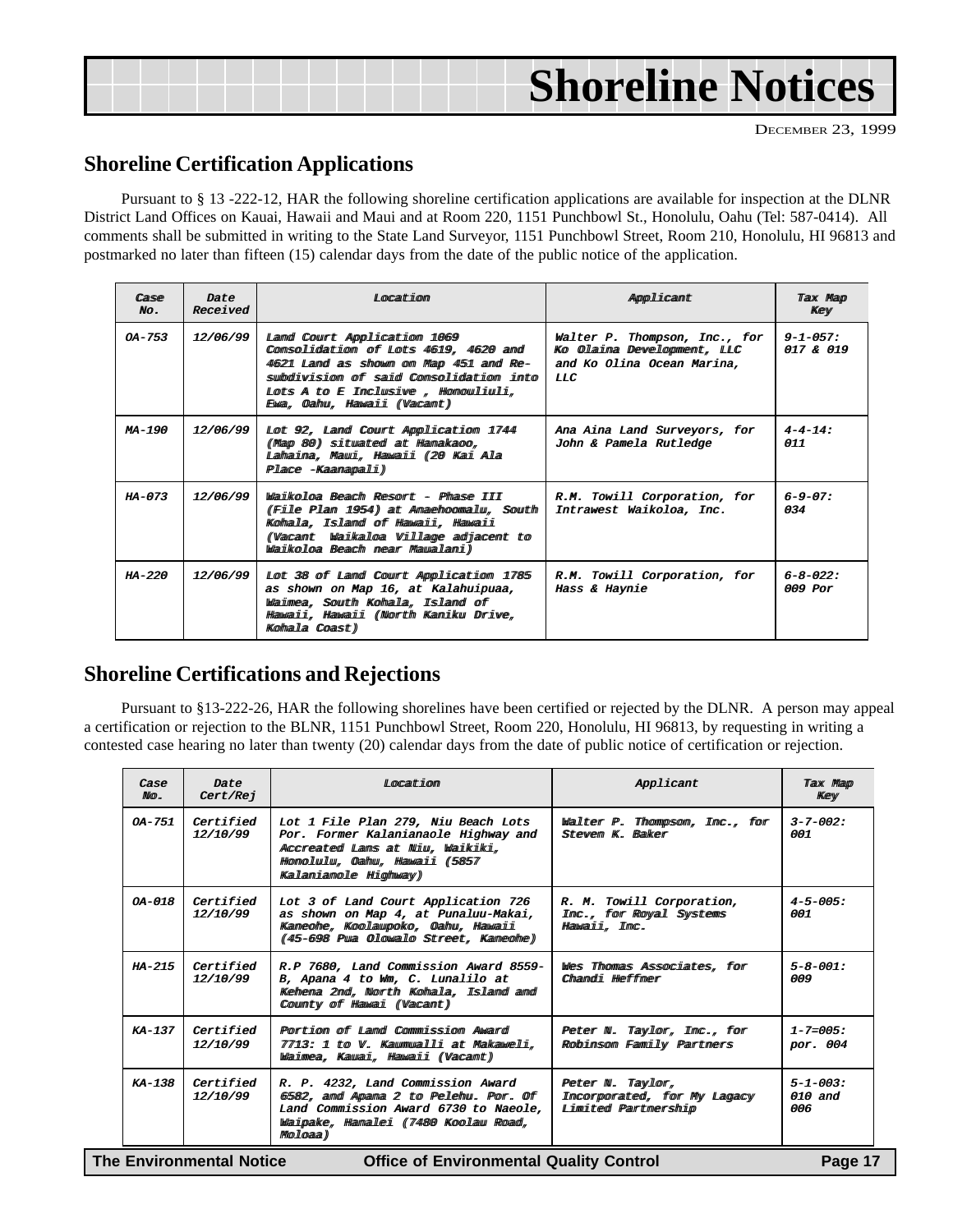## <span id="page-17-0"></span>**Coastal Zone News**

DECEMBER 23, 1999

#### **Federal Consistency Reviews**

The Hawaii Coastal Zone Management (CZM) Program has received the following federal actions to review for consistency with the CZM objectives and policies in Chapter 205A, Hawaii Revised Statutes. This public notice is being provided in accordance with section 306(d)(14) of the National Coastal Zone Management Act of 1972, as amended. For more information, please call John Nakagawa with the Hawaii CZM Program at 587-2878. Federally mandated deadlines require that comments be received by the date specified for each CZM consistency review and can be mailed to: David W. Blane, Director, Office of Planning, Department of Business, Economic Development & Tourism, P.O. Box 2359, Honolulu, Hawaii 96804. Or, fax comments to the CZM Program at 587-2899.

#### **(1) Develop the Pacific Aquaculture and Coastal Resources Center, Hilo, Hawaii**

**Federal Action**: Federal Assistance

**Federal Agency**: Economic Development Administration

**Applicant**: University of Hawaii at Hilo, University of Hawaii Sea Grant College Program, County of Hawaii, Keaukaha Community Association, and the State Aquaculture Development Program Contact: Sharon Ziegler-Chong, UH Sea Grant Extension Service, (808) 974-7601 **Location**: Keaukaha and Panaewa, Hilo, Hawaii **TMK**: (3rd) 2-1-9: 1 & 41, 2-1-11: 4

**Proposed Action**:

Receive \$1.7 million in federal funds to develop the Pacific Aquaculture and Coastal Resources Center, which will include facilities and programs at the decommissioned Old Hilo Wastewater Treatment Plant and 6.4 acres of adjacent land in Keaukaha, and an aquaculture quarantine facility at the UH-Hilo Agricultural Farm in Panaewa. The purpose of the center is for aquaculture research, training programs and demonstration facilities.

**Comments Due**: January 7, 2000

#### **(2) Extend Existing General Permit for Maintenance Dredging of Pearl Harbor, Oahu**

**Federal Action**: Direct Federal Activity

**Federal Agency**: Department of the Navy

Contact: Gerald Gibbons, Pacific Division, Naval Facilities Engineering Command, 471-9338

#### **Location**: Pearl Harbor, Oahu **Proposed Action**:

The Navy is proposing to extend its current U.S. Army Corps of Engineers General Permit GP84-2E to perform maintenance dredging within Pearl Harbor and continue disposing the dredge material at the Environmental Protection Agency's South Oahu ocean disposal site. The General Permit was originally issued in 1985 for a 10 year period and extended in 1994 for a 5 year period. The Navy has filed a CZM federal consistency negative determination that the activity will not affect the coastal zone outside of federally controlled areas and therefore, is not subject to review by the Hawaii CZM Program.

#### **(3) Mountaintop Surveillance Sensor Test Integration Center Facility, Pacific Missile Range Facility - Kokee, Makaha Ridge and Main Base, Kauai**

**Federal Action**: Direct Federal Activity **Federal Agency**:Department of the Navy Contact: David Anderson, (808) 335-4823 **Location**: Pacific Missile Range Facility - Kokee, Makaha Ridge and Main Base, Kauai **Proposed Action**: The Navy is proposing to establish a Mountaintop Surveillance Sensor Test Integration Center Facility to provide a ground-based capability to test different types of radar technologies. Elements of the facility would be located at the Pacific Missile Range Facility at Kokee, Makaha Ridge and the main base. The project is expected to last through 2006, with follow-on testing possible up to 2010. The proposed activity does not involve additional missile launches or new missile launch programs. **Comments Due**: January 7, 2000

#### **Marine and Coastal Zone Management Advisory Group 2000 Meeting Schedule**

The Marine and Coastal Zone Management Advisory Group (MACZMAG) will hold its meetings on January 21, March 17, May 19, July 21, September 22 and November 17, 2000, from 9:00 a.m. - 11:00 a.m. in the State Office Tower, Room 204. For more information, please call Susan Feeney with the Hawaii CZM Program at 587-2880. MACZMAG meeting agendas and minutes are available on the Hawaii Coastal Zone Management Program web page at www.hawaii.gov/dbedt/czm.